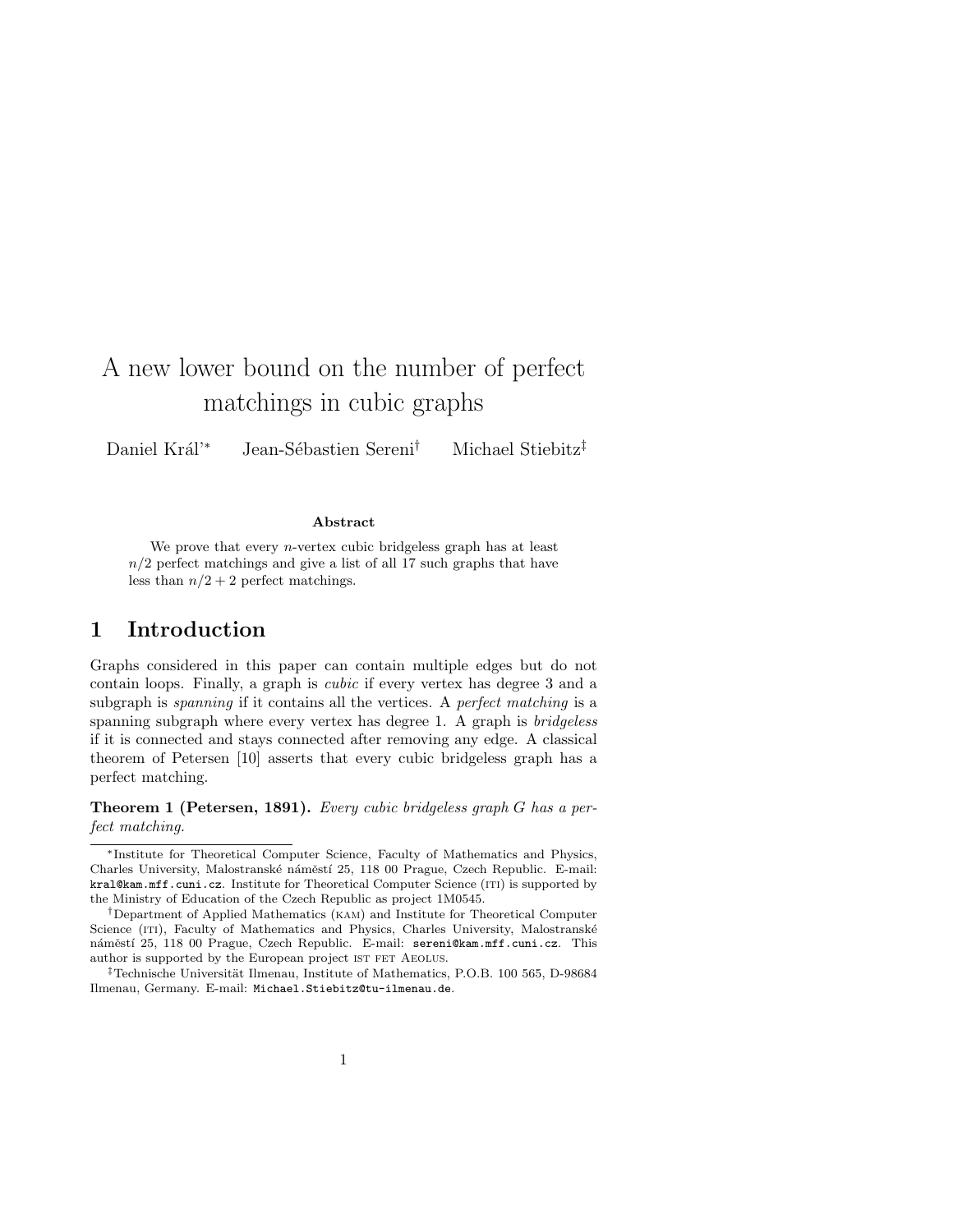In fact, for every edge  $e$  of  $G$ , there is a perfect matching containing  $e$ , and for every two edges  $f$  and  $f'$ , there is a perfect matching avoiding both  $f$  and  $f'$ . Hence, every cubic bridgeless graph has at least three perfect matchings. A natural question is what is the least number of perfect matchings that an *n*-vertex cubic bridgeless graph contains. Lovász and Plummer conjectured in the mid-1970s that this number grows exponentially with the number of vertices (see the book by Lovász and Plummer [7, Conjecture 8.1.8]).

Conjecture 1 (Lovász and Plummer, 1970s). Every cubic bridgeless graph with n vertices has at least  $2^{\Omega(n)}$  perfect matchings.

Edmonds, Lovász, and Pulleyblank [3] and, independently, Naddef [9], proved that the dimension of the perfect matching polytope of a cubic bridgeless n-vertex graph is at least  $n/4 + 1$ . Since the vertices of the polytope correspond to distinct perfect matchings, we have the following lower bound on the number of perfect matchings of an n-vertex cubic bridgeless graph.

Theorem 2 (Edmonds et al., Naddef, 1982). Every cubic bridgeless graph with n vertices has at least  $n/4 + 2$  perfect matchings.

If a cubic graph G has no non-trivial edge-cut of size 3, then the result of Edmonds et al. gives a better bound, since G must be a brick (see Section 2 for the definition). A graph G is cyclically k-edge-connected if it has no edge-cut of size at most  $k - 1$  whose removal yields at least two non-acyclic components. The following result is a simple consequence of a theorem of Edmonds, Lovász, and Pulleyblank [3, Theorem 5.1].

Theorem 3 (Edmonds, Lovász, and Pulleyblank, 1982). Every cubic cyclically 4-edge-connected graph with n vertices has at least  $n/2+1$  perfect matchings.

Conjecture 1 has been verified for several special classes of graphs, one of them being bipartite graphs. The first non-trivial lower bound on the number of perfect matchings in cubic bridgeless bipartite graphs was obtained in 1969 by Sinkhorn [14] who proved a bound of  $\frac{n}{2}$ , thereby establishing a conjecture of Marshall. The same year, Minc [8] increased this lower bound by 2. Then, a bound of  $\frac{3n}{2} - 3$  was proved by Hartfiel and Crosby [5]. The first exponential bound,  $6 \cdot \left(\frac{4}{3}\right)^{n/2-3}$ , was obtained in 1979 by Voorhoeve [15]. This was generalized to all regular bipartite graphs in 1998 by Schrijver [11],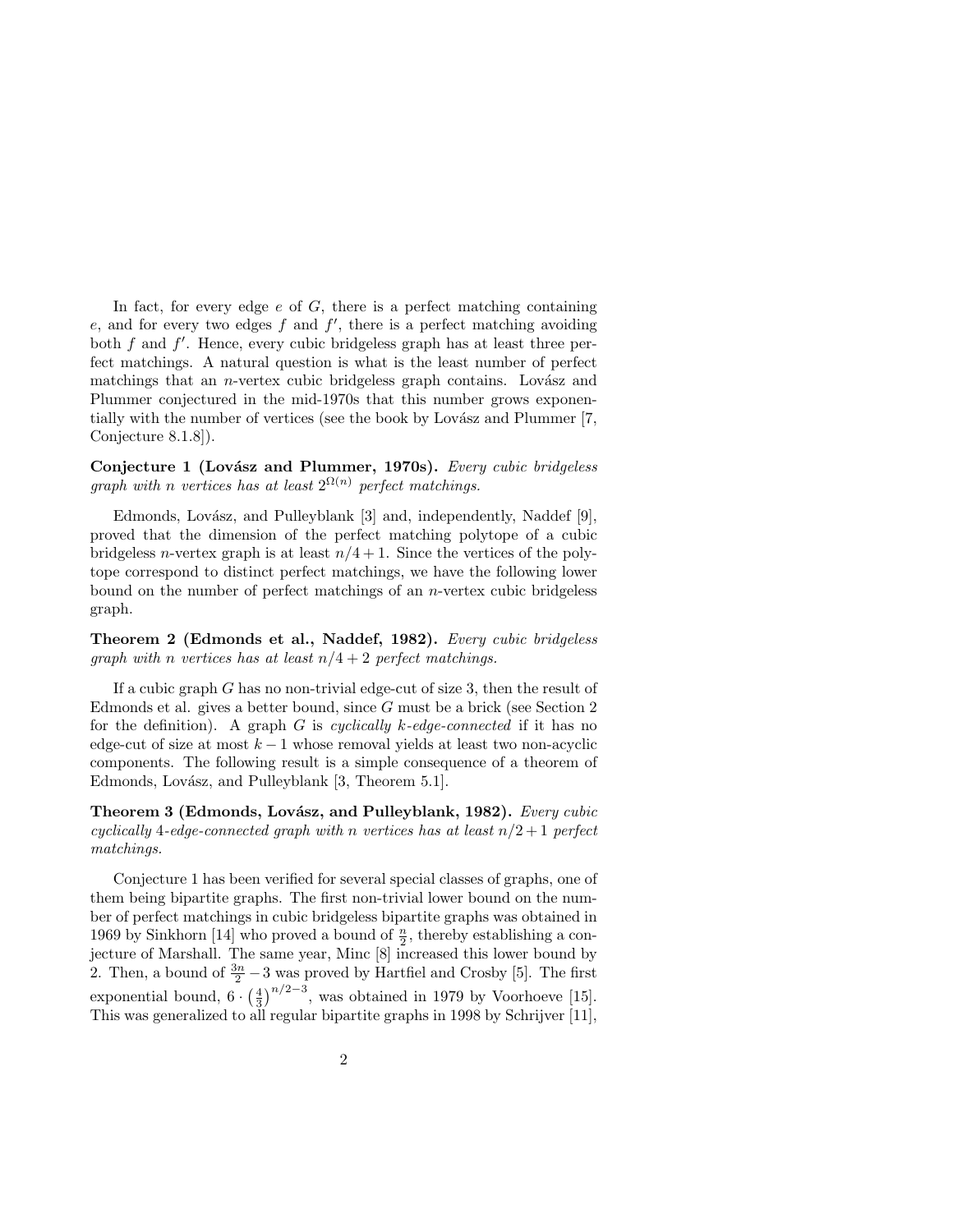who thereby proved a conjecture of himself and Valiant [13]. His argument is involved, and we note that, as a particular case of a different and more general approach (using hyperbolic polynomials), Gurvits [4] managed to slightly improve the bound, as well as simplify the proof.

Recently, an important step towards a proof of Conjecture 1 has been made by Chudnovsky and Seymour [2] who proved the conjecture for planar graphs.

Theorem 4 (Chudnovsky and Seymour, 2008). Every cubic bridgeless planar graph with n vertices has at least  $2^{n/655978752}$  perfect matchings.

In this paper, we focus on proving a bound matching that stated in Theorem 3 for all cubic bridgeless graphs, i.e., we remove the assumption that  $G$  is cyclically 4-edge-connected. In particular, we prove that every n-vertex cubic bridgeless graph G has at least  $n/2$  perfect matchings and provide complete lists of such graphs with exactly  $n/2$  and  $n/2 + 1$  perfect matchings. Our main result is the following theorem.

**Theorem 5.** Let G be a cubic bridgeless graph with n vertices. The graph G contains at least  $n/2 + 2$  perfect matchings unless it is is one of the 17 exceptional graphs  $I_1, \ldots, I_{10}$  or  $H_0, \ldots, H_6$  which are depicted in Figures 2, 3, 4 and 6. The graph  $H_0$  contains  $n/2$  perfect matchings and the other exceptional graphs contain  $n/2+1$  perfect matchings.

## 2 Brick and brace decomposition

The brick and brace decomposition is one of the essential notions in the theory of perfect matchings. We explain the notion in general though we apply it only to cubic bridgeless graphs. We refer to the monograph of Schrijver  $[12, Chapter 37]$  for further exposition. Given a graph G and a subset X of vertices,  $G - X$  is the subgraph obtained from G by removing the vertices of  $X$ . A graph  $G$  is matching covered if every edge of  $G$  is contained in a perfect matching. If  $V_1$  and  $V_2$  is a partition of a vertex set of  $G$ , then the edges with one end-vertex in  $V_1$  and the other in  $V_2$  form an edge-cut. An edge-cut is non-trivial if both  $V_1$  and  $V_2$  contain at least two vertices. An edge-cut  $E$  is *tight* if every perfect matching contains exactly one edge of E.

Let  $G$  be a matching covered graph with a non-trivial tight edge-cut  $E$ , which partitions the vertices of G into two sets  $V_1$  and  $V_2$ . We decompose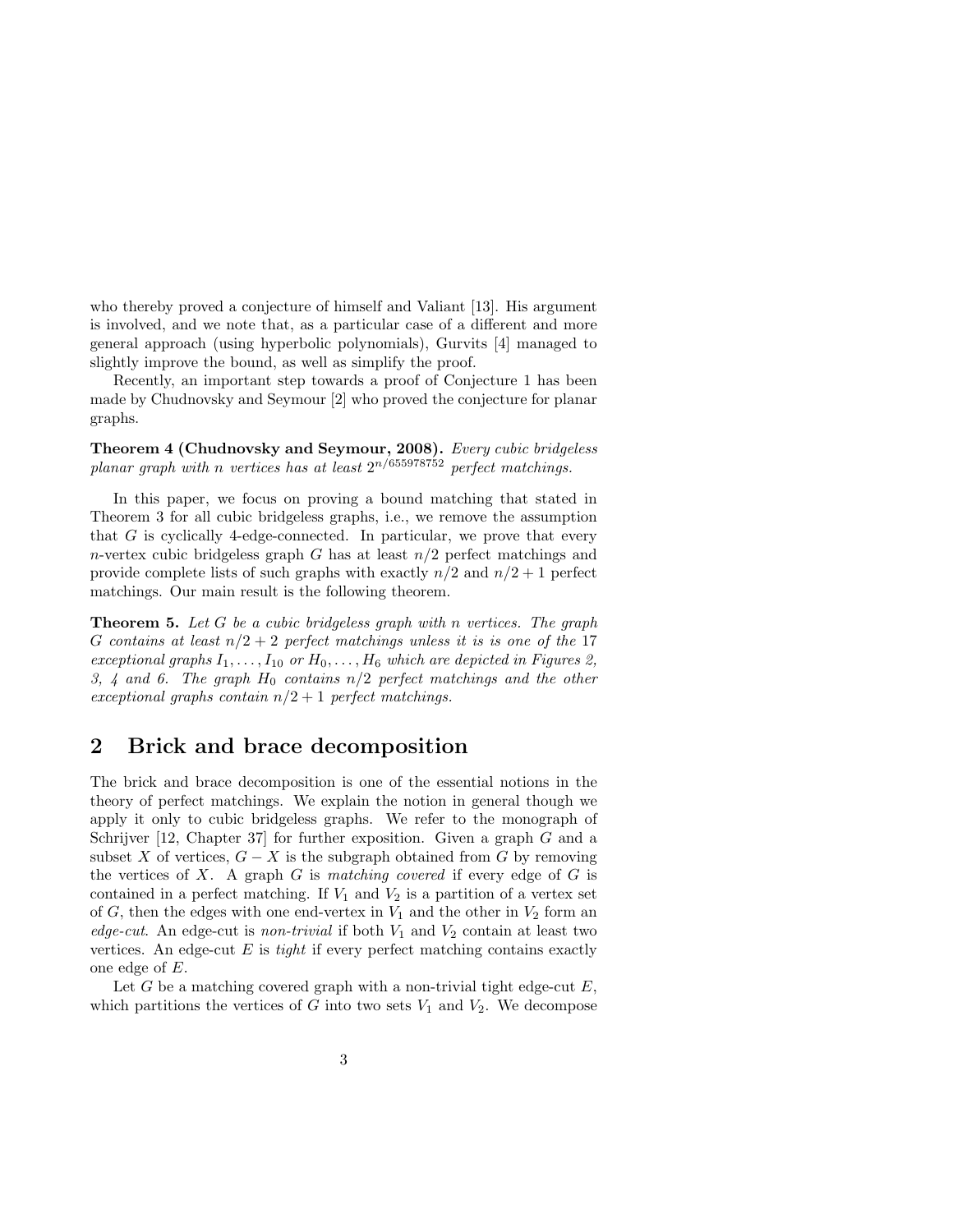

Figure 1: Cubic braces of order at most 4.

G into two simpler graphs  $G_1$  and  $G_2$  by *splitting along* E as follows: the graph  $G_i$  is obtained by contracting all the vertices of  $V_i$  to a single vertex, for  $i \in \{1,2\}$ . Note that the structure of perfect matchings of  $G_1$  and  $G_2$ reflects the structure of perfect matchings of G: no matchings are lost by the splitting since every perfect matching uses exactly one edge of E. In particular, the graphs  $G_1$  and  $G_2$  are matching covered. If one or both of the new graphs contain a non-trivial tight edge-cut, we can again split along it. We continue until we obtain a multiset of graphs with no tight edgecuts. The following theorem of Lovász  $[6]$  states that splitting along tight edge-cuts is independent of the order in that the edge-cuts were chosen.

**Theorem 6 (Lovász, 1987).** Let G be a matching covered graph. The multiset of graphs with no tight edge-cuts obtained by splitting along tight edge-cuts of G depends neither on the chosen edge-cuts nor on the order in which the splittings are performed.

The graphs in the multiset obtained by splitting along tight edge-cuts are of two kinds. Bipartite graphs with no tight edge-cut are referred to as braces. They are characterized by the following property [3].

Theorem 7 (Edmonds, Lovász, and Pulleybank, 1982). A bipartite matching covered graph G has no tight edge-cut if and only if for every subsets V and W of its color classes such that  $|V| = |W| \leq 2$ , the graph  $G - (V \cup W)$  has a perfect matching.

If  $G$  is a cubic bridgeless graph that is a brace, shortly a *cubic brace*, we call the number of vertices in each color class of  $G$  the *order* of the brace. There is a unique cubic brace  $A_n$  of order n for each  $n \in \{1, 2, 3, 4\}$ . The braces  $A_1, \ldots, A_4$  can be found in Figure 1.

Non-bipartite graphs that appear in the decomposition of a matchingcovered graph along its tight edge-cuts are known as bricks. They are char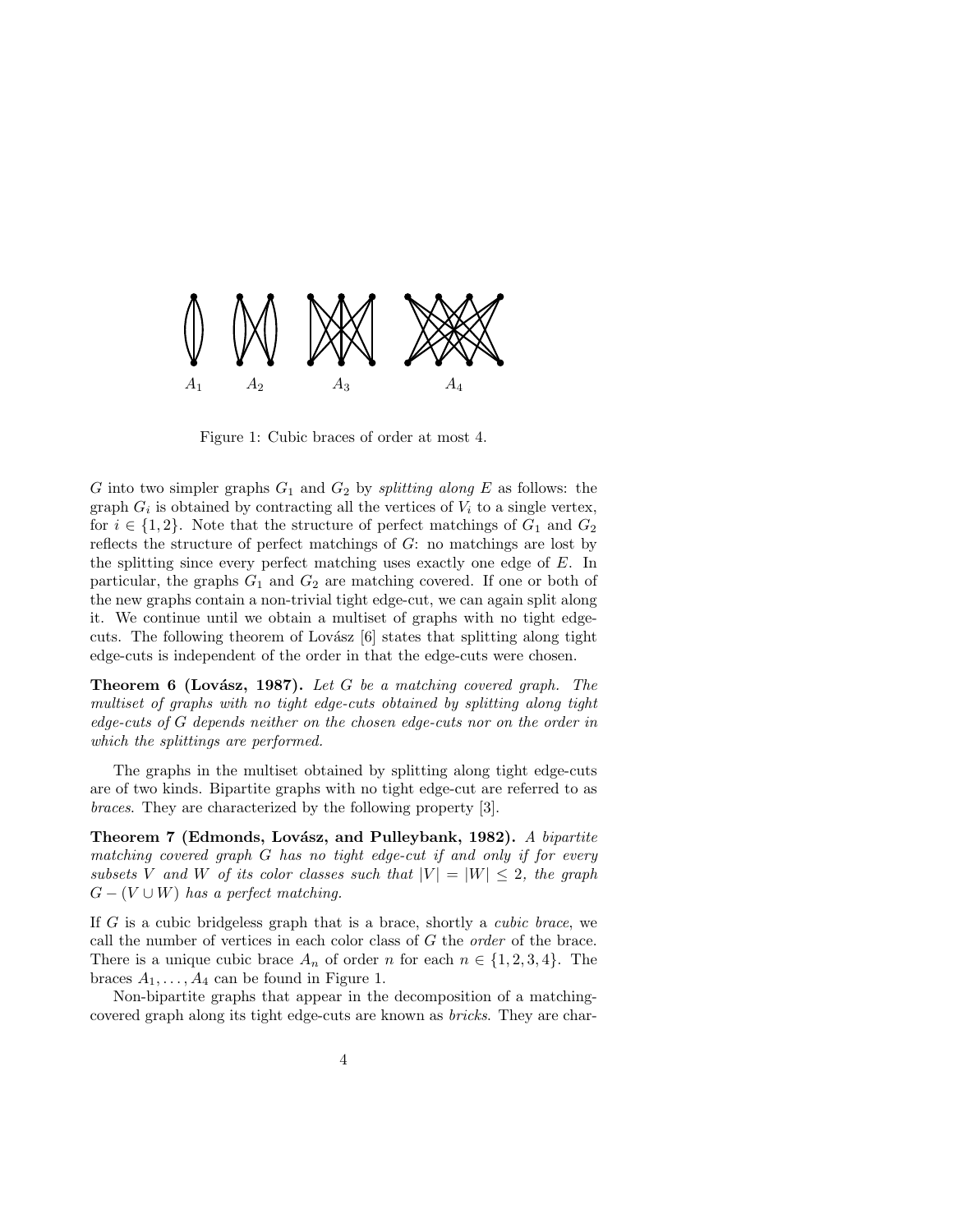acterized as follows [3].

Theorem 8 (Edmonds, Lovász, and Pulleybank, 1982). A nonbipartite matching covered graph G has no tight edge-cut if and only if it is 3-connected and for every two-element subset  $V$  of its vertices, the graph  $G - V$  has a perfect matching.

As in the case of braces, we refer to bricks that are cubic bridgeless graphs as to cubic bricks. Examples of cubic bricks can be found in Figure 2. Note that the graph  $A_1$  is often considered to be a brick, but we prefer viewing it as a brace throughout our exposition. Since the decomposition of a graph G along its tight edge-cuts is formed by bricks and braces, it is called the brick and brace decomposition of G. Recall that this decomposition is unique by Theorem 6. The brick and brace decomposition is non-trivial if it contains at least two graphs, i.e., the brick and brace decomposition of  $G$  is nontrivial if and only if G is neither a brick nor a brace.

In the rest of this section, we deal with cubic bridgeless graphs only. Before our further considerations, let us state the following consequence of the structure of the perfect matching polytope of a cubic bridgeless graph G: every tight edge-cut of G has size 3. In particular, the graphs forming the brick and brace decomposition of a cubic bridgeless graph are also cubic and bridgeless. Furthermore, it follows from Theorem 8 that every cubic brick is a simple graph.

We now prove several rather simple facts on the brick and brace decompositions of cubic bridgeless graphs, on cubic bricks and cubic braces. Though the reader can be familiar with some of these facts, we give their short proofs for completeness. Before our first lemma, we need two more definitions. A vertex  $v$  of a cubic graph  $G$  is *tricovered* if there exists a spanning subgraph  $H$  of  $G$  such that the degree of  $v$  in  $H$  is 3 and the degrees of other vertices of  $G$  are 1. A cubic graph  $G$  is well-covered if every vertex of  $G$  is tricovered. If  $G$  is a simple graph, a vertex  $v$  with neighbors  $v_1, v_2$  and  $v_3$  is tricovered if and only if the graph  $G - \{v, v_1, v_2, v_3\}$  has a perfect matching.

#### Lemma 9. Every cubic brick G is well-covered.

*Proof.* Let v be any vertex of G and  $v_1$ ,  $v_2$  and  $v_3$  its neighbors. By Theorem 8, the graph  $G - \{v_2, v_3\}$  has a perfect matching M. Since G is cubic, this perfect matching includes the edge  $vv_1$ . Since every cubic brick is simple, the perfect matching M together with the edges  $vv_2$  and  $vv_3$  is the sought spanning subgraph of G.  $\Box$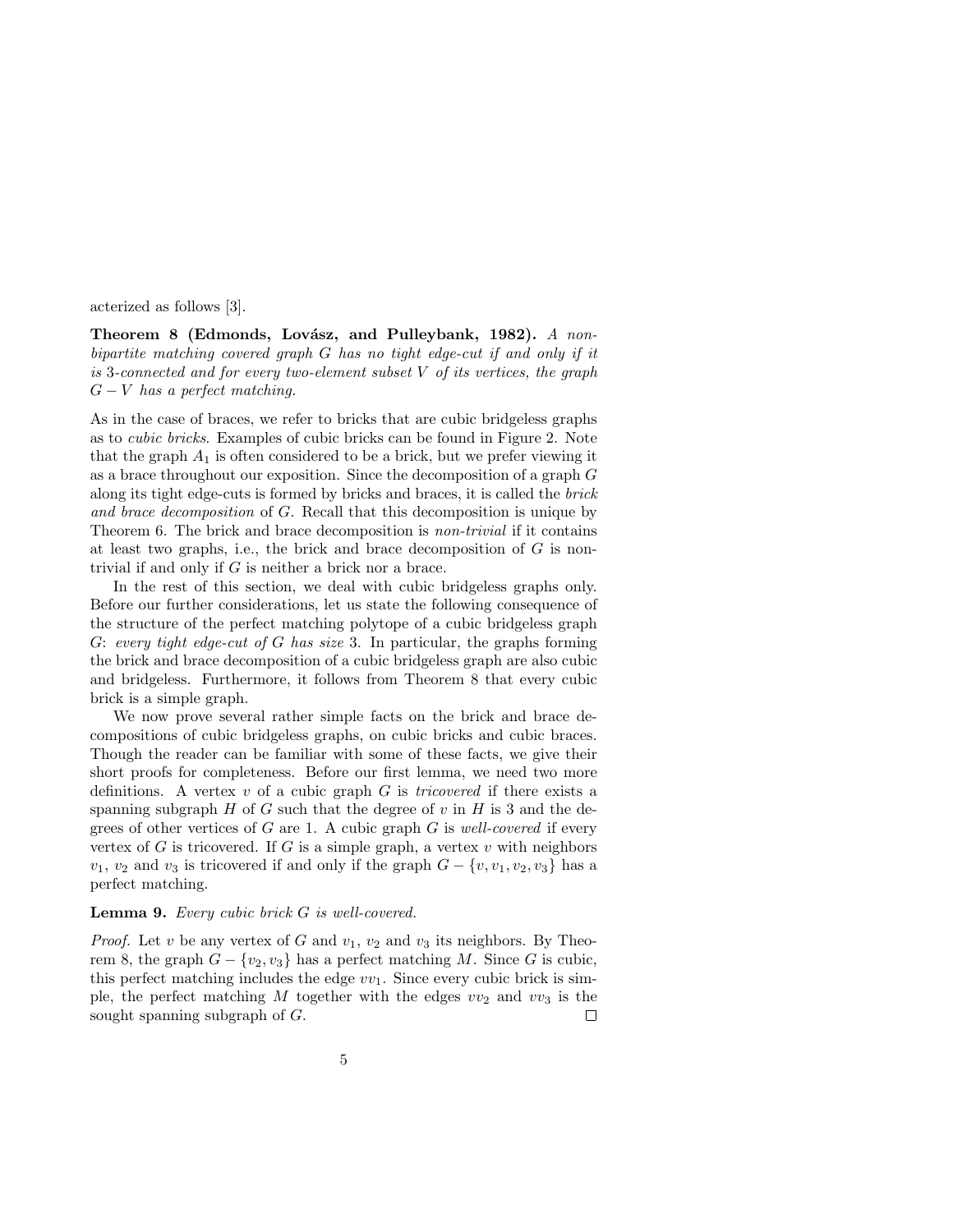Using Lemma 9, we show that every non-trivial brick and brace decomposition contains a brace.

Lemma 10. Every non-trivial brick and brace decomposition of a cubic bridgeless graph contains a brace.

Proof. It is enough to prove that there is no graph whose brick and brace decomposition consists of two bricks. Suppose on the contrary that  $G$  is such a graph. Let  $E := \{v_1w_1, v_2w_2, v_3w_3\}$  be a tight edge-cut of G, and let  $G_1$  and  $G_2$  be the two bricks obtained by splitting along E. We may assume that  $G_1$  contains the vertices  $v_i$  and we let  $u_1$  be the vertex corresponding to the contracted part. Similarly,  $G_2$  contains the vertices  $w_i$  and we let  $u_2$ be the vertex corresponding to the contracted part.

By Lemma 9, both bricks  $G_1$  and  $G_2$  are well-covered. In particular, the vertex  $u_i$  is tricovered in  $G_i$  for  $i \in \{1,2\}$ . Let  $H_i$  be a spanning subgraph of  $G_i$  such that  $u_i$  has degree 3 in  $H_i$  and the other vertices have degree 1. The subgraphs  $H_1$  and  $H_2$  combine to a perfect matching of G including all three edges of  $E$ , which contradicts our assumption that  $E$  is tight.  $\Box$ 

Let us now turn our attention to cubic braces. Again, we have to introduce a definition. An edge of a matching-covered graph  $G$  is a solo-edge if it is contained in exactly one perfect matching. A matching-covered graph is double-covered if it has no solo-edges.

#### **Lemma 11.** Every cubic brace different from  $A_1$  and  $A_2$  is double-covered.

*Proof.* Let G be a cubic brace. Since  $A_1$  and  $A_2$  are the only cubic braces of order at most 2, the order of the brace  $G$  is at least 3. Let  $uv$  be an edge of G and M a matching containing uv. Since the order of G is not 1, there exists an edge  $u'v'$  not in M and not adjacent with uv. By Theorem 7, the graph  $G - \{u, v, u', v'\}$  has a perfect matching M'. We can extend M' to G by adding the edges uv and  $u'v'$ . Thus, M and M' are two distinct perfect matchings of  $G$  containing the edge  $uv$ . Consequently,  $G$  has no solo-edge.  $\Box$ 

We finish this section with a lemma on cubic graphs whose decomposition contains a brace different from  $A_1$  and  $A_2$ .

Lemma 12. Every cubic bridgeless graph G whose brick and brace decomposition contains a brace different from  $A_1$  and  $A_2$  is double-covered.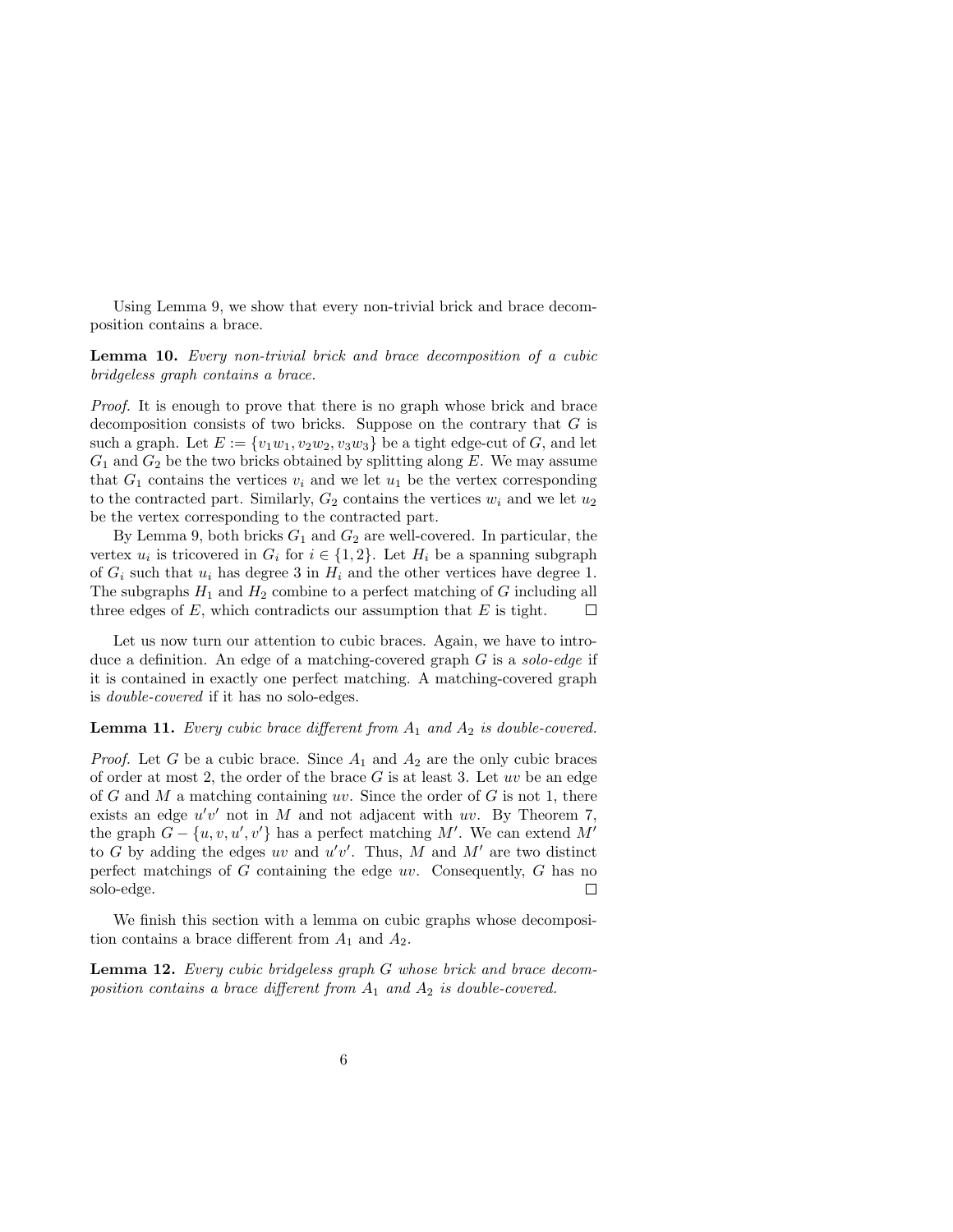*Proof.* We proceed by induction on the number  $k$  of graphs in the brick and brace decomposition of G. If  $k = 1$ , then G is double-covered by Lemma 11. Assume that  $k \geq 2$  and let us show that G is double-covered. To this end, let e be an edge of G. Consider any tight edge-cut E of G. Let  $G_1$  and  $G_2$ be the graphs obtained from G by splitting along this edge-cut.

By Theorem 6, the brick and brace decomposition of  $G_1$  or  $G_2$  contains a brace different from  $A_1$  and  $A_2$ . Assume that  $G_1$  has this property. Thus,  $G_1$  is double-covered by induction.

If e is in  $G_1$ , then  $G_1$  contains two distinct perfect matchings containing e, and each of them can be extended to a perfect matching of  $G$  since  $G_2$  is matching-covered. Hence, e is not a solo-edge.

If  $e$  is in  $G_2$ , then a perfect matching of  $G_2$  containing  $e$  can be extended to a perfect matching of G in at least two different ways, since  $G_1$  is doublecovered. Consequently, e is not a solo-edge either.  $\Box$ 

## 3 Good cubic graphs

In this section, we present most of our tools for proving the lower bounds on the number of perfect matchings in a cubic bridgeless graph. Let us start with some terminology. An *n*-vertex cubic bridgeless graph G is  $\alpha$ -good if G has  $n/2+\alpha$  perfect matchings, and G is  $(\geq \alpha)$ -good if it has at least  $n/2+\alpha$ perfect matchings. Since the dimension of the perfect matching polytope of an *n*-vertex cubic brick is  $\frac{n}{2}$ , a theorem of de Carvalho, Lucchesi, and Murty [1] on perfect matching polytopes with the lowest possible dimension implies that every brick is  $(≥ 2)$ -good except the bricks  $I_1, \ldots, I_{10}$  depicted in Figure 2.

Theorem 13 (de Carvalho, Lucchesi, and Murty, 2005). Every brick different from the 10 bricks  $I_1, \ldots, I_{10}$  depicted in Figure 2 is ( $\geq 2$ )-good. All the bricks  $I_1, \ldots, I_{10}$  are 1-good.

Our lower bound argument is based on the analysis of the brick and brace decompositions of cubic bridgeless graphs. We have introduced the operation of splitting along tight edge-cuts in Section 2. We now define the inverse operation. Let  $G_1$  and  $G_2$  be cubic bridgeless graphs, u a vertex of  $G_1$  with neighbors  $u_1$ ,  $u_2$  and  $u_3$  and  $v$  a vertex of  $G_2$  with neighbors  $v_1$ ,  $v_2$  and  $v_3$ . Let G be the graph obtained from  $G_1$  and  $G_2$  by removing the vertices u and v and adding the edges  $u_1v_1$ ,  $u_2v_2$  and  $u_3v_3$ . We say that G is obtained by gluing the graphs  $G_1$  and  $G_2$ , or more precisely from  $G_1$  by gluing  $G_2$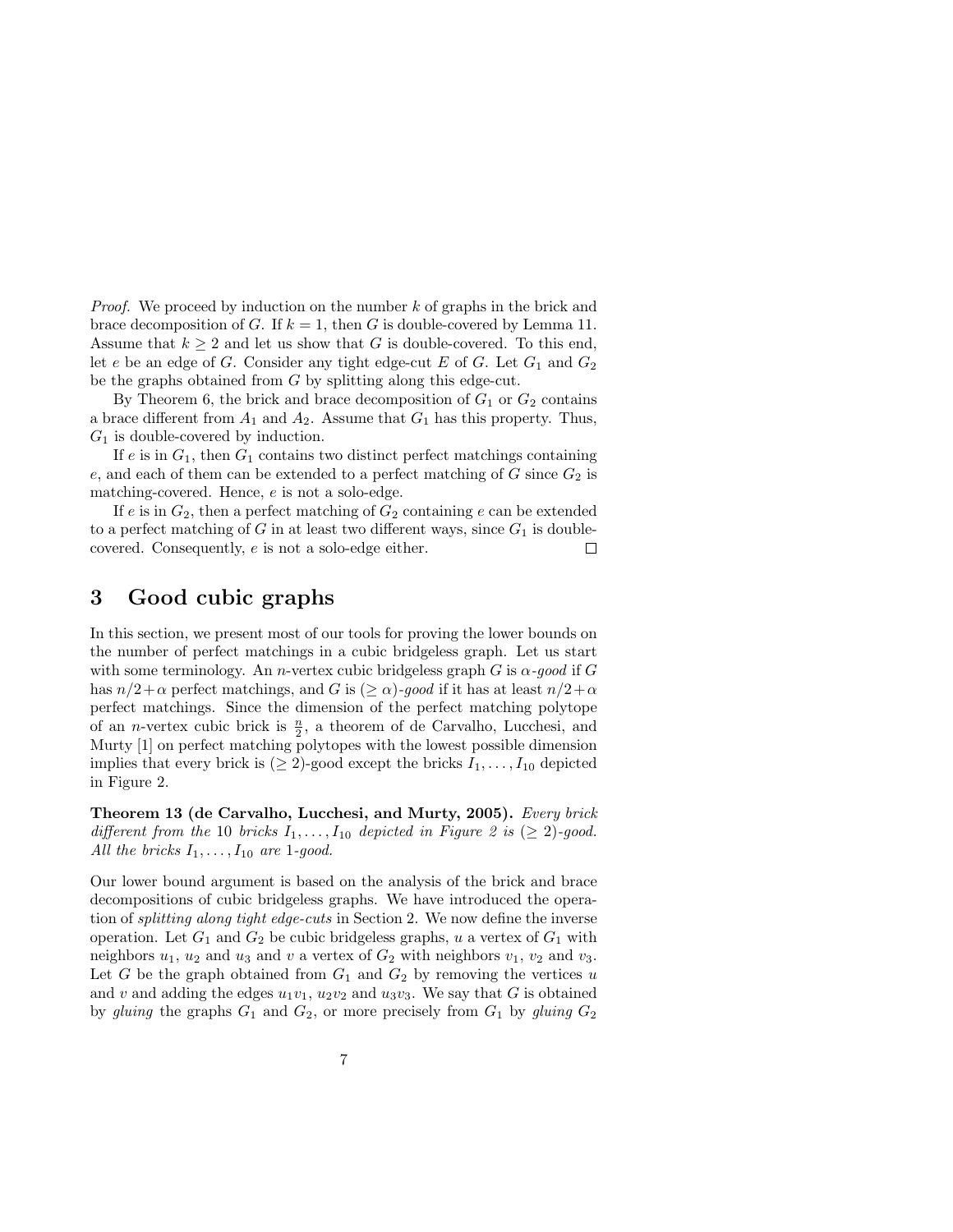

Figure 2: All 1-good bricks. The number near each edge indicates the number of perfect matchings containing this edge.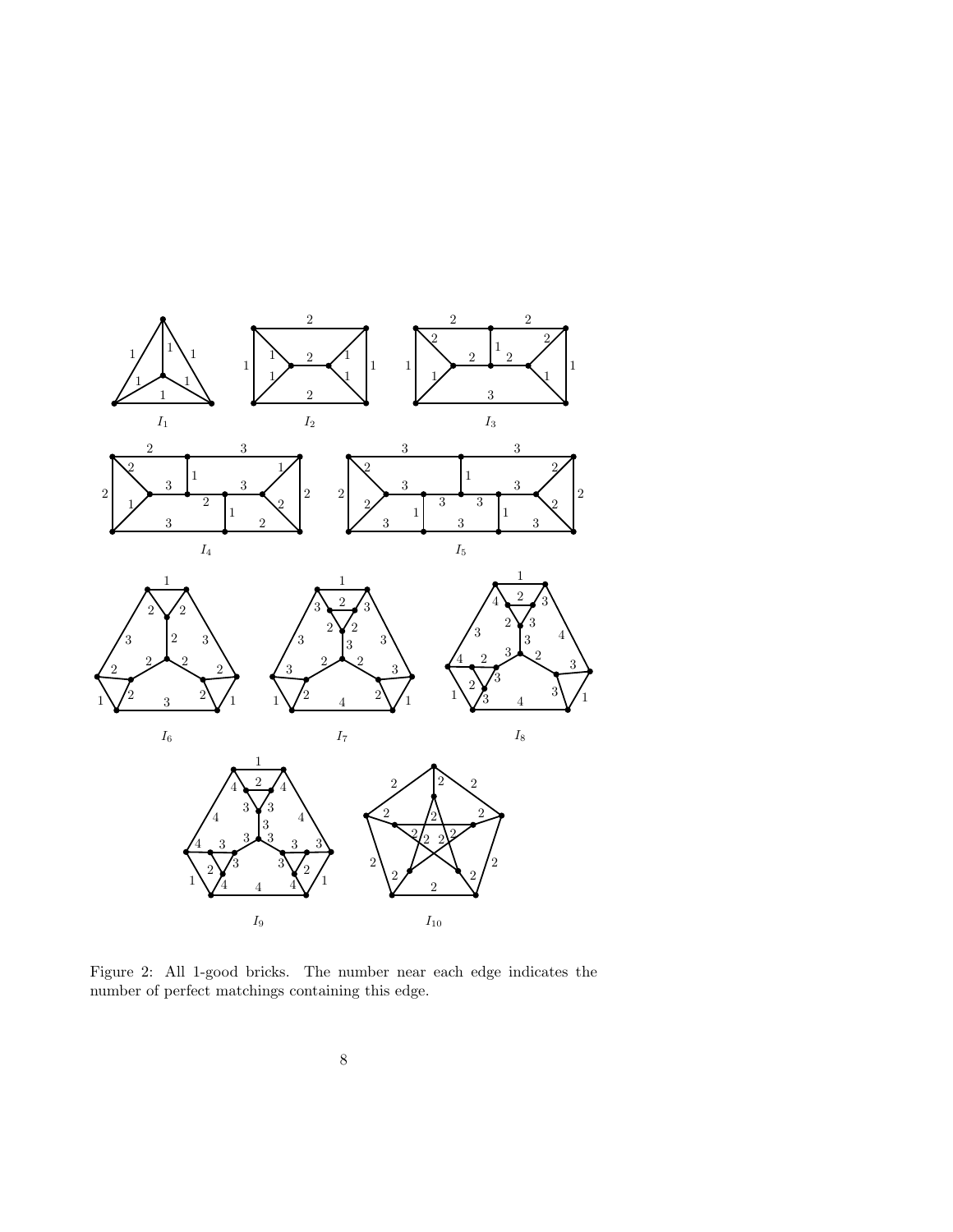through the vertex u, or from  $G_2$  by gluing  $G_1$  through the vertex v. The gluing is a *solo-gluing* if for every  $i \in \{1, 2, 3\}$ , the edge  $uu_i$  is a solo-edge in  $G_1$  or the edge  $vv_i$  is a solo-edge in  $G_2$ .

We now prove two lemmas giving lower bounds on the number of perfect matchings in graphs obtained by gluing smaller graphs. Before doing so, let us introduce one more definition. If  $G$  is a cubic bridgeless graph and  $v$  a vertex of G with neighbors  $v_1, v_2$  and  $v_3$ , then the pattern of v is the triple  $(m_1, m_2, m_3)$  where  $m_i$  is the number of perfect matchings of G containing the edge  $vv_i$  for  $i \in \{1,2,3\}$ . We are now ready to prove the two lemmas.

**Lemma 14.** Let G be a cubic bridgeless graph obtained by gluing an  $\alpha$ -good graph  $G_a$  and a  $\beta$ -good graph  $G_b$ . The graph  $G$  is  $(\geq \alpha + \beta - 1)$ -good unless G is obtained by a solo-gluing, in which case G is  $(\alpha + \beta - 2)$ -good.

*Proof.* Let  $n_a$  be the number of vertices of  $G_a$  and  $n_b$  the number of vertices of  $G_b$ . Next, let  $v_a$  be the vertex of  $G_a$  such that G is obtained from  $G_a$ by gluing  $G_b$  through  $v_a$ . Similarly,  $v_b$  is the vertex of  $G_b$  such that G is obtained from  $G_b$  by gluing  $G_a$  through  $v_b$ . Finally, let  $(m_{a,1}, m_{a,2}, m_{a,3})$ be the pattern of  $v_a$  in  $G_a$  and  $(m_{b,1}, m_{b,2}, m_{b,3})$  the pattern of  $v_b$  in  $G_b$ .

Since  $G_a$  is  $\alpha$ -good and  $G_b$  is  $\beta$ -good,

$$
n_a/2 + \alpha = m_{a,1} + m_{a,2} + m_{a,3} \tag{1}
$$

and

$$
n_b/2 + \beta = m_{b,1} + m_{b,2} + m_{b,3}.
$$
 (2)

Observe that  $xy \ge x + y - 1$  for every positive integers x and y, with equality if and only  $x = 1$  or  $y = 1$ . Hence, the definition of gluing and the fact that  $m_{a,i} \geq 1$  and  $m_{b,i} \geq 1$  yield that the number of perfect matchings of  $G$  is at least

$$
m_{a,1}m_{b,1} + m_{a,2}m_{b,2} + m_{a,3}m_{b,3} \ge m_{a,1} + m_{a,2} + m_{a,3} + m_{b,1} + m_{b,2} + m_{b,3} - 3
$$
\n(3)

with equality if and only if for every  $i \in \{1, 2, 3\}$ , at least one of the numbers  $m_{a,i}$  and  $m_{b,i}$  equals 1. Since G has  $n_a + n_b - 2$  vertices, (1), (2) and (3) imply that G is  $(\geq \alpha + \beta - 2)$ -good. Moreover, G is  $(\geq \alpha + \beta - 1)$ -good unless at least one of the numbers  $m_{a,i}$  and  $m_{b,i}$  equals 1 for every  $i \in \{1,2,3\},$ i.e. unless  $G$  is obtained by a solo-gluing.  $\Box$ 

In the final lemma of this section, we show that the bound from Lemma 14 can be improved if one of the glued graphs is double-covered.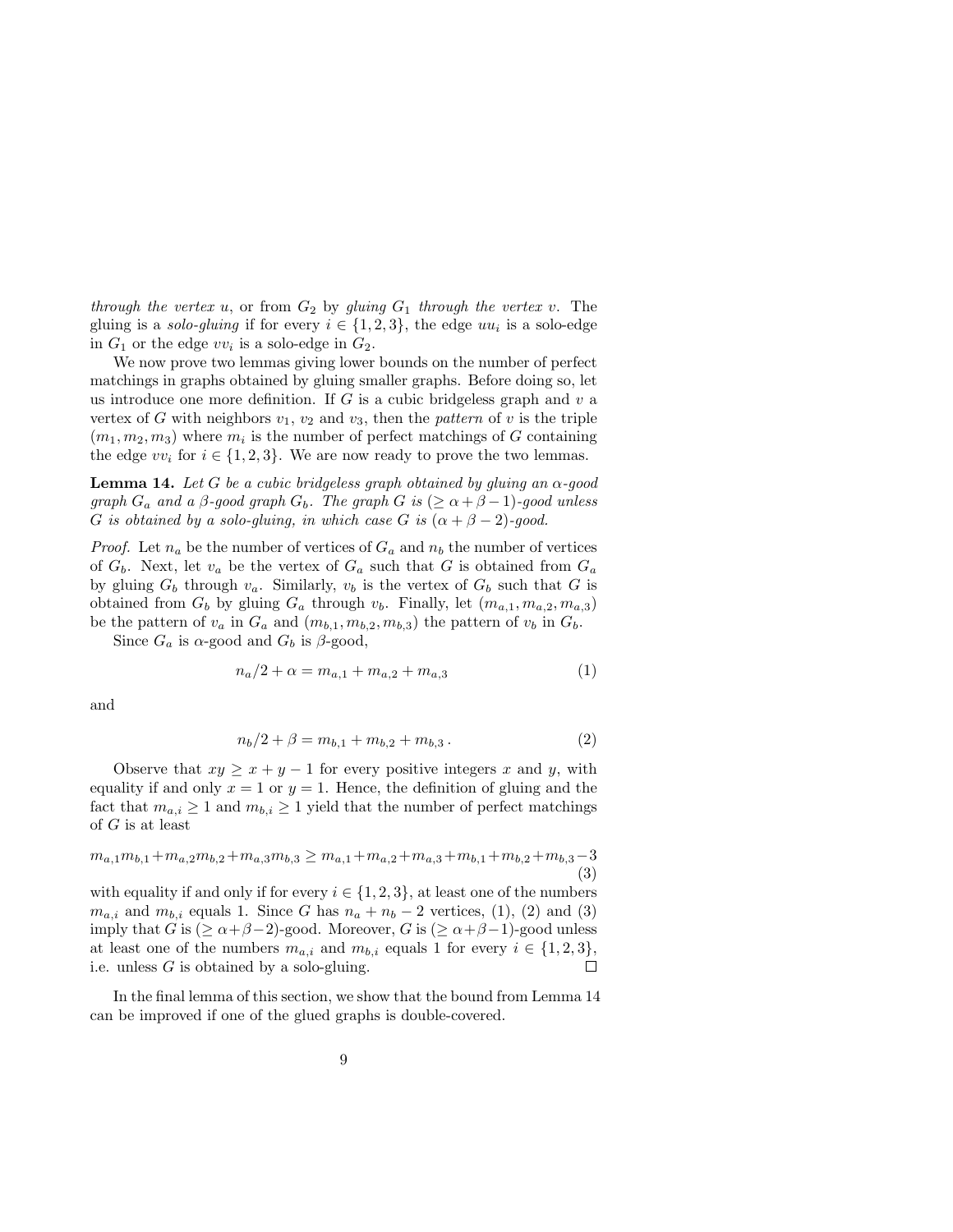**Lemma 15.** Let G be a cubic bridgeless graph obtained by gluing an  $\alpha$ -good graph  $G_a$  and a  $\beta$ -good graph  $G_b$ . If  $G_a$  is double-covered and  $G_b$  has at least five perfect matchings, then G is  $(\alpha + \beta)$ -good.

Proof. Let us keep the notation from the proof of Lemma 14. Assume that  $m_{b,1} \geq m_{b,2} \geq m_{b,3}$ , and let p be the number of perfect matchings of G. It still holds that

$$
p = m_{a,1}m_{b,1} + m_{a,2}m_{b,2} + m_{a,3}m_{b,3}.
$$
 (4)

First, assume that  $m_{b,2} = m_{b,3} = 1$ . Hence,  $m_{b,1} \geq 3$  since  $G_b$  has at least five perfect matchings. Note that  $m_{a,i} \geq 2$  for every  $i \in \{1,2,3\}$ since  $G_a$  is double-covered. In particular,  $m_{a,1}m_{b,1} \geq m_{a,1} + m_{b,1} + 1$  since  $xy \ge x + y + 1$  for any  $x \ge 2$  and  $y \ge 3$ . Thus, the bound (4) translates to

$$
p \ge m_{a,1} + m_{b,1} + 1 + m_{a,2} + m_{a,3}
$$
  
=  $m_{a,1} + m_{a,2} + m_{a,3} + m_{b,1} + m_{b,2} + m_{b,3} - 1$   
=  $\frac{n_a}{2} + \frac{n_b}{2} + \alpha + \beta - 1$ .

Since the number of vertices of G is  $n = n_a + n_b - 2$ , the equalities (1) and (2) imply that G is  $(\alpha + \beta)$ -good.

We next assume that both  $m_{b,1}$  and  $m_{b,2}$  are at least 2. Recalling that  $xy \geq x + y - 1$  for two positive integers x and y, with equality if and only if  $x = 1$  or  $y = 1$ , we deduce from (4) that

$$
p \ge m_{a,1} + m_{b,1} + m_{a,2} + m_{b,2} + m_{a,3} + m_{b,3} - 1 \ge \frac{n_a}{2} + \frac{n_b}{2} - 1.
$$

Therefore, G is  $(\alpha + \beta)$ -good.

 $\Box$ 

# 4 Bipartite cubic graphs

In this section, we will revisit a simple bound on the number of perfect matchings in bipartite graphs, which can be found in the book of Lovász and Plummer [7]. We need to slightly tune up the constants so that they are good enough for our later considerations. Let us start by defining two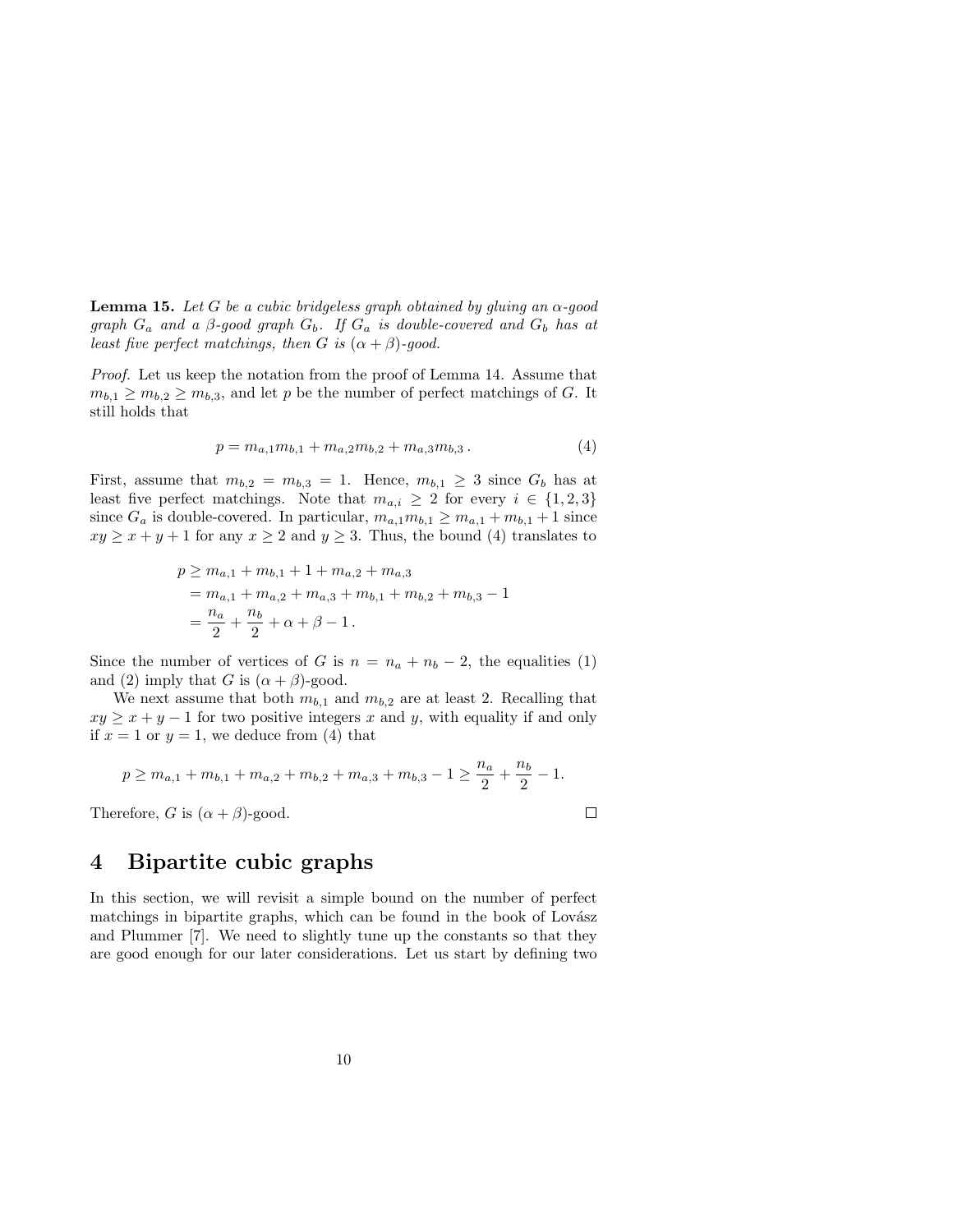| $\begin{array}{ c ccccccccccc }\hline f(n) & 3 & 5 & 6 & 8 & 12 & 17 & 23 & 30 & 41 & 54\hline \end{array}$ |  |  |  |  |  |
|-------------------------------------------------------------------------------------------------------------|--|--|--|--|--|
| $\begin{array}{ c ccccccccccc }\hline g(n) & 2 & 3 & 4 & 6 & 8 & 11 & 15 & 20 & 27 & 36\hline \end{array}$  |  |  |  |  |  |

Table 1: The values  $f(n)$  and  $g(n)$  for  $n \in \{1, \ldots, 10\}$ .

auxiliary functions  $f, g : \mathbb{N} \to \mathbb{N}$  recursively, as follows.

$$
g(n) = \begin{cases} 2 & \text{if } n = 1, \\ \lceil \frac{4}{3}g(n-1) \rceil & \text{otherwise,} \end{cases}
$$

$$
f(n) = \begin{bmatrix} 3 \\ 2g(n) \end{bmatrix}
$$
 for every  $n \ge 1$ .

The values of the functions  $f(n)$  and  $g(n)$  for small n can be found in Table 1.

We follow the lines of the proof of Theorem 8.7.1 from the book of Lovász and Plummer  $[7, Chapter 8]$  to prove the next lemma. In our further considerations, a bipartite graph is near-cubic if all its vertices have degree 3 except one vertex in each color class that has degree 2.

Lemma 16. For each positive integer n, every cubic bipartite 2n-vertex graph contains at least  $f(n)$  perfect matchings and every near-cubic bipartite 2n-vertex graph contains at least  $g(n)$  perfect matchings.

*Proof.* The proof proceeds by induction on  $n$ . The only cubic bipartite 2vertex graph is the brace  $A_1$ , which has  $3 = f(1)$  perfect matchings. The only near-cubic bipartite 2-vertex graph is obtained from  $A_1$  by removing an edge: it has  $2 = g(1)$  perfect matchings. Thus, the bounds claimed in the statement of the lemma hold if  $n = 1$ .

Assume that  $n \geq 2$ . Let us first consider a near-cubic bipartite 2*n*-vertex graph G and let u and v be its vertices of degree 2. If u and v are adjacent, we show that G contains at least  $f(n-1)$  perfect matchings. Indeed, let v' be the neighbor of  $u$  distinct from  $v$  and  $u'$  the neighbor of  $v$  distinct from u. Let  $G'$  be the graph obtained from G by removing the vertices u and v, and adding an edge between  $u'$  and  $v'$ . Since  $G'$  is a cubic bipartite graph, it contains at least  $f(n-1)$  perfect matchings by the induction hypothesis. The perfect matchings of  $G'$  that contain the edge  $u'v'$  can be converted to perfect matchings of G by replacing the edge  $u'v'$  with the edges  $uv'$  and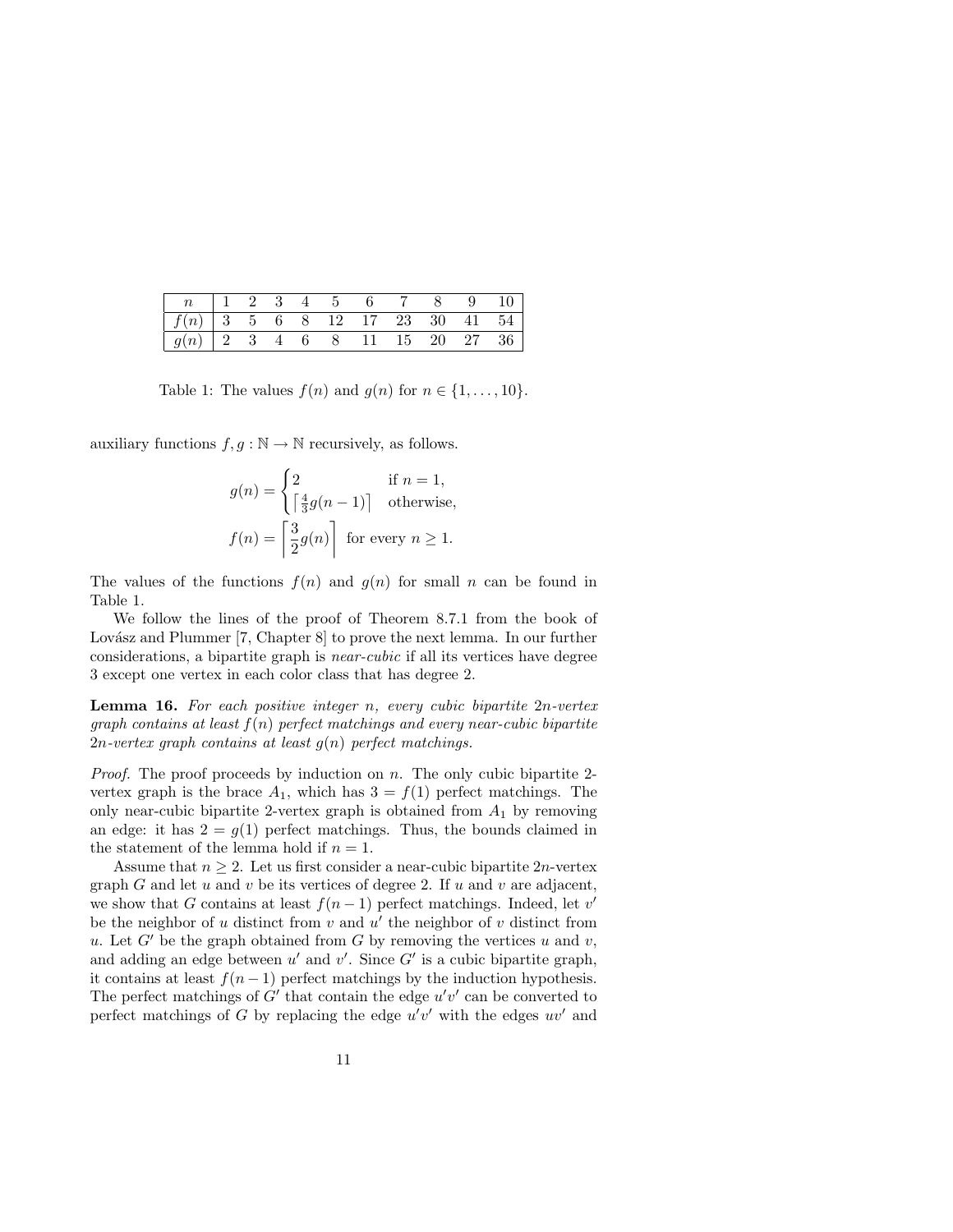$u'v$ , and those matchings of G' that avoid the edge  $u'v'$  can be extended to perfect matchings of  $G$  by adding the edge  $uv$ . Since different perfect matchings of  $G'$  yield different perfect matchings of  $G$ , we deduce that  $G$ has at least  $f(n-1)$  perfect matchings. The desired bound follows since  $f(n-1) \ge \frac{4}{3}g(n-1).$ 

We now consider the case where the vertices  $u$  and  $v$  are not adjacent. Let  $v_1$  and  $v_2$  be the two neighbors of  $u$ , and for  $i \in \{1,2\}$  let  $u_i$  and  $u'_i$  be the two neighbors of  $v_i$  different from u. Finally, let  $G_1, G_2, G_3$  and  $G_4$  be the four graphs obtained from  $G$  by removing the vertex  $u$ , identifying the vertices  $v_1$  and  $v_2$  and removing one of the four edges  $u_1v_1, u'_1v_1, u_2v_2$  and  $u'_2v_2$ . Each of the four graphs  $G_i$  is a near-cubic bipartite graph.

Every perfect matching of  $G_i$  corresponds to a perfect matching of  $G_i$ , e.g., any perfect matching of  $G_1$  can be completed to a perfect matching of  $G$ by adding the edge  $uv_1$  or  $uv_2$ . On the other hand, a perfect matching of G corresponds to perfect matchings in exactly three of the graphs  $G_1, \ldots, G_4$ since it includes exactly one of the four edges  $u_1v_1$ ,  $u'_1v_1$ ,  $u_2v_2$  and  $u'_2v_2$ . Hence, G has at least  $4g(n-1)/3$  perfect matchings.

We have shown that G contains at least  $4g(n-1)/3$  perfect matchings. Since the number of perfect matchings of  $G$  is an integer,  $G$  contains at least  $q(n)$  perfect matchings, as asserted.

Assume now that  $H$  is a bipartite cubic graph. Let  $v$  be a vertex of  $H$  and  $v_1, v_2$  and  $v_3$  the three neighbors of v. For  $i \in \{1, 2, 3\}$ , let  $H_i$  be the nearcubic bipartite graph obtained by removing the edge  $vv_i$ . As shown before,  $H_i$  contains at least  $g(n)$  perfect matchings. If M is a perfect matching of  $H$ , then  $M$  is also a perfect matching of exactly two of the graphs  $H_1$ ,  $H_2$  and  $H_3$ . Hence, H contains at least  $3q(n)/2$  perfect matchings. Since the number of perfect matchings is an integer, H contains at least  $f(n) =$  $\lceil 3g(n)/2 \rceil$  perfect matchings.  $\Box$ 

**Lemma 17.** For each  $n \geq 5$ , every brace G of order n, is  $(\geq n+2)$ -good.

*Proof.* Since  $g(5) = 8$ , we infer that for all  $n \geq 5$ ,

$$
f(n) \ge \frac{3}{2} \cdot \left(\frac{4}{3}\right)^{n-5} \cdot 8 = \frac{4^{n-4}}{3^{n-6}} \ge 2n + 2 \, .
$$

By Lemma 16, G has at least  $f(n) \geq 2n + 2$  perfect matchings and thus G  $\Box$ is  $(\geq n+2)$ -good.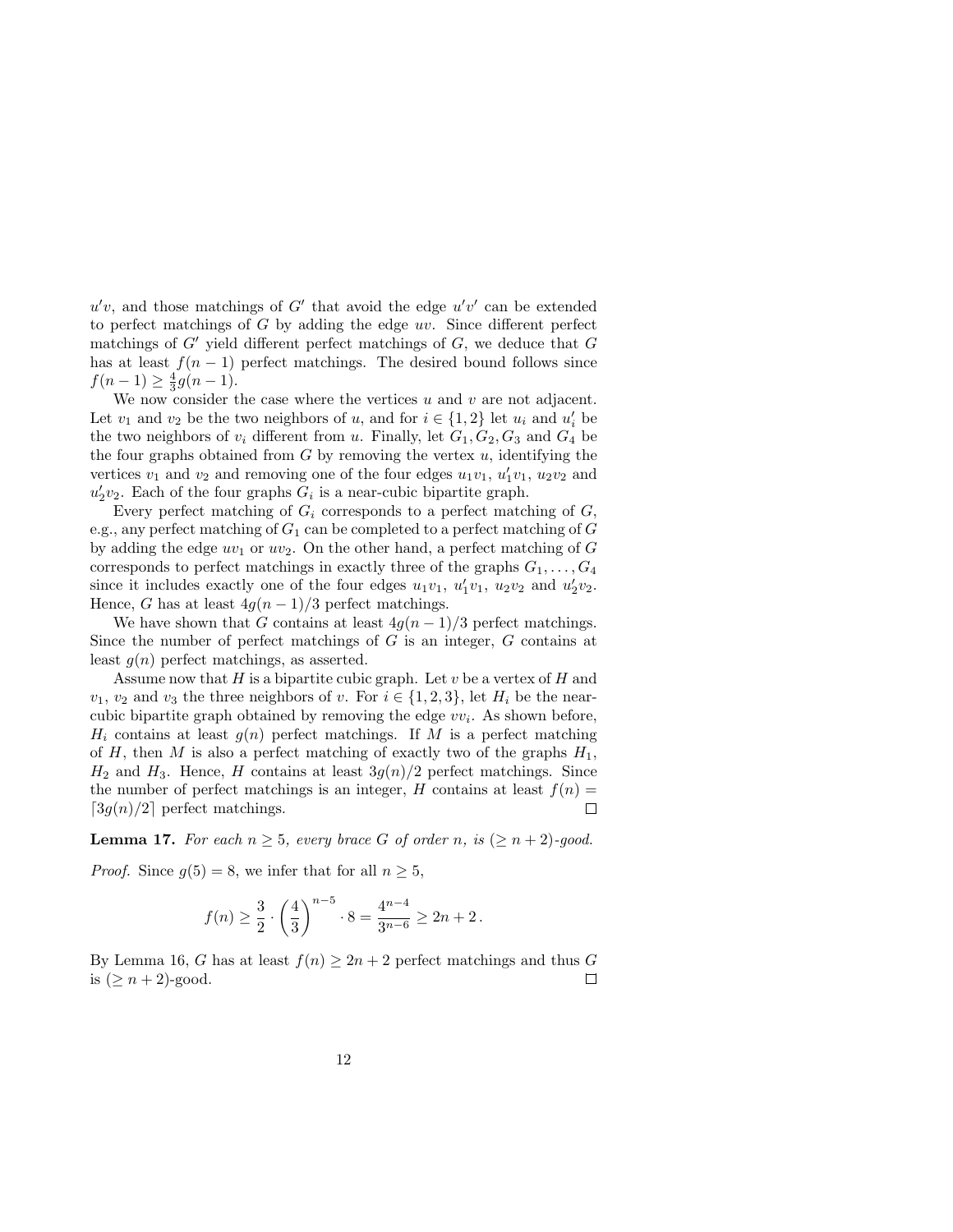We finish this section with a simple constant lower bound on the number of perfect matchings in cubic bridgeless graphs which turns out to be useful in our further considerations.

**Lemma 18.** Every cubic bridgeless graph different from  $A_1$ ,  $I_1$  and  $I_2$  has at least five perfect matchings.

*Proof.* Let G be a cubic bridgeless graph. If G is a brace, then G has at least five perfect matchings unless  $G = A_1$  by Lemma 16. If G has a non-trivial brick and brace decomposition, then its decomposition contains a brace by Lemma 10, which cannot be  $A_1$ . Hence, the brace in the decomposition of G has at least five perfect matchings. Since the number of perfect matchings of a graph is at least the minimum of the number of perfect matchings of the graphs in its brick and brace decomposition (because every perfect matching of a graph in the decomposition can be extended to a perfect matching of the original graph), G has at least five perfect matchings.

It remains to consider the case where  $G$  is a brick. By Theorem 13, every *n*-vertex brick has at least  $n/2+1$  perfect matchings. Hence, if G has less than five perfect matchings, then G has at most six vertices. The only two bricks with at most six vertices are the bricks  $I_1$  and  $I_2$ , which have three and four perfect matchings, respectively.  $\Box$ 

### 5 Single-brace cubic graphs

In this section, we analyze the number of perfect matchings in graphs whose brick and brace decomposition contains exactly one brace. Such cubic bridgeless graphs are referred to as single-brace graphs. Before we proceed further, let us state a simple lemma on tricovered vertices in cubic graphs.

**Lemma 19.** If G is a cubic graph obtained from  $G'$  by gluing a graph  $G''$ through a vertex v, then every vertex  $w \neq v$  of G' that is tricovered in G' is also tricovered in G.

*Proof.* Let  $H'$  be a spanning subgraph of  $G'$  such that the vertex w has degree 3 in  $H'$  and the other vertices of  $G'$  have degree 1. Let  $e$  be the edge of  $H'$  incident with v and let f be the edge corresponding to e in  $G''$ . Let M be a perfect matching of  $G''$  that contains the edge f (recall that every cubic bridgeless graph is matching covered). The subgraph  $H'$  and the matching  $M$  combine to a spanning subgraph  $H$  of  $G$  where the degree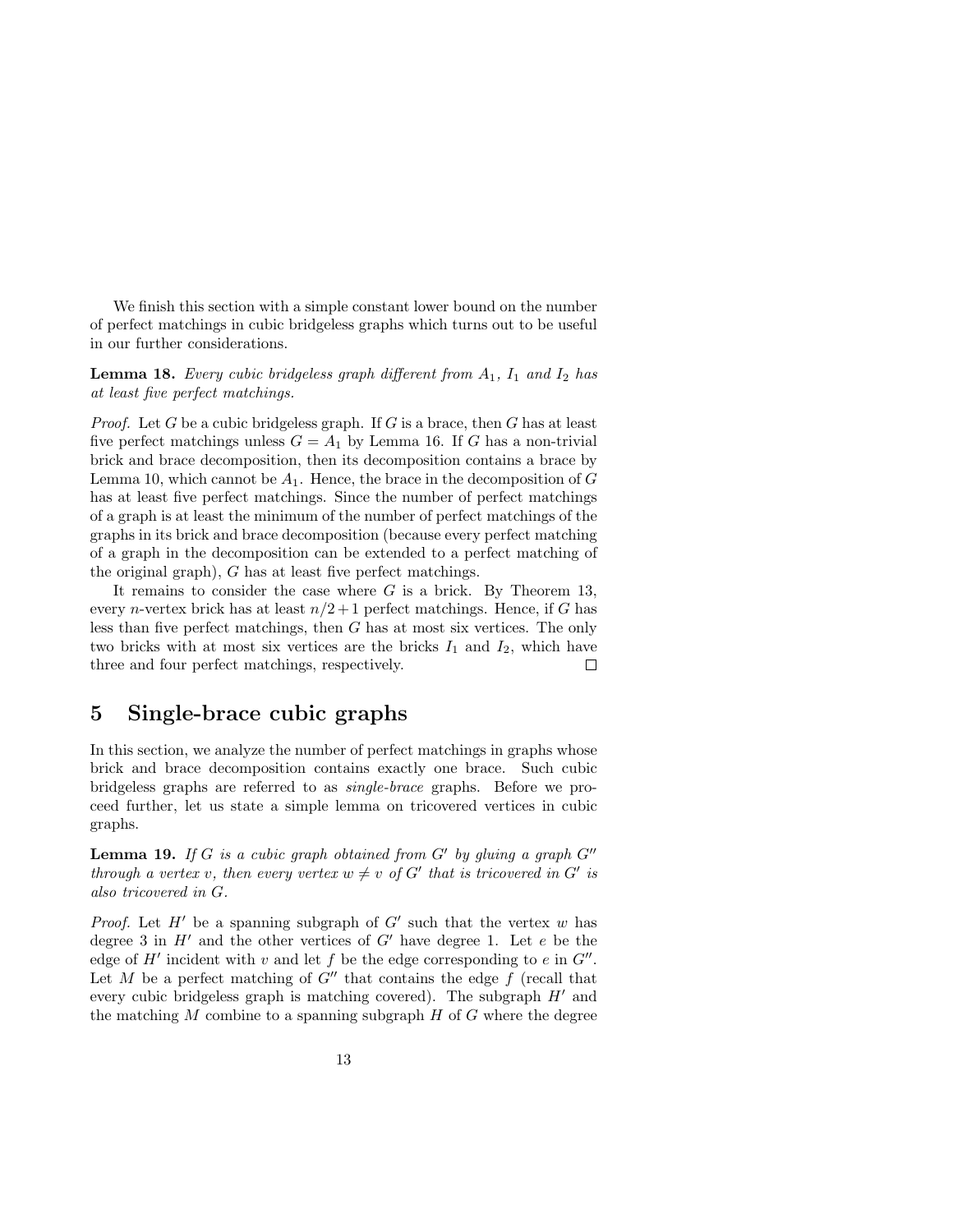of  $w$  is 3 and the degrees of other vertices are 1. Hence, the vertex  $w$  is tricovered in G.  $\Box$ 

Let us now apply Lemma 19 to establish the following auxiliary lemma restricting the set of vertices through which a brick can be glued to a brace.

**Lemma 20.** Let G be a single-brace graph. If the brick and brace decomposition consists of a brace B of order n and bricks  $B_1, \ldots, B_k$ , and the brace B is not  $A_2$ , then  $k \leq n$  and G can be obtained from B by gluing  $B_i$  through a vertex  $v_i$  of B for each  $i \in \{1, \ldots, k\}$  such that all the vertices  $v_i$  are in the same color class of B.

*Proof.* The proof proceeds by induction on  $k$ , the conclusion holding trivially when  $k = 1$ . Assume that  $k \geq 2$ . Let us consider a tight edge-cut E of G and let  $G_1$  and  $G_2$  be the two graphs obtained by splitting along the edge-cut E. By Theorem 6 and Lemma 10, one of the graphs  $G_1$  and  $G_2$ is a brick. By symmetry, we can assume that  $G_2$  is the brick  $B_k$ . Let w be the vertex such that G is obtained from  $G_1$  by gluing  $B_k$  through w.

By the induction hypothesis,  $G_1$  is obtained from the brace  $B$  by gluing  $B_i$  for each  $i \in \{1, \ldots, k-1\}$  through a vertex  $v_i$ , and the vertices  $v_1, \ldots, v_{k-1}$  are in the same color class of B. In order to finish the proof of the lemma, we have to exclude the following two cases.

- The vertex w is a vertex of one of the bricks  $B_1, \ldots, B_{k-1}$ .
- The vertex w is in the other color class than the vertices  $v_1, \ldots, v_{k-1}$ .

To this end, we show if w is one of the above two types, then w is tricovered in  $G_1$ . Since  $G_2$  is well-covered by Lemma 9, this will imply that the edgecut E is not tight. If w is a vertex of one of the bricks, then it is tricovered by Lemma 19 (apply this lemma several times while gluing the bricks to construct  $G_1$ ). Hence, we have to focus on the case where w is in the other color class of B.

Since the brace  $A_1$  does not appear in any non-trivial brick and brace decomposition and  $B \neq A_2$ , the brace B is simple (by Theorem 7). Let w' and  $w''$  be two neighbors of w distinct from  $v_1$ , and let  $v'$  and  $v''$  be two neighbors of  $v_1$  distinct from w. By Theorem 7, the graph  $B - \{v', v'', w', w''\}$ has a perfect matching. Adding the edges  $v_1v'$ ,  $v_1v''$ ,  $ww'$  and  $ww''$  to this perfect matching yields a spanning subgraph  $H_B$  of B, all of whose vertices have degree 1 except for the vertices  $v_1$  and w, which both have degree 3. Along the brick and brace decomposition, using the fact that the bricks are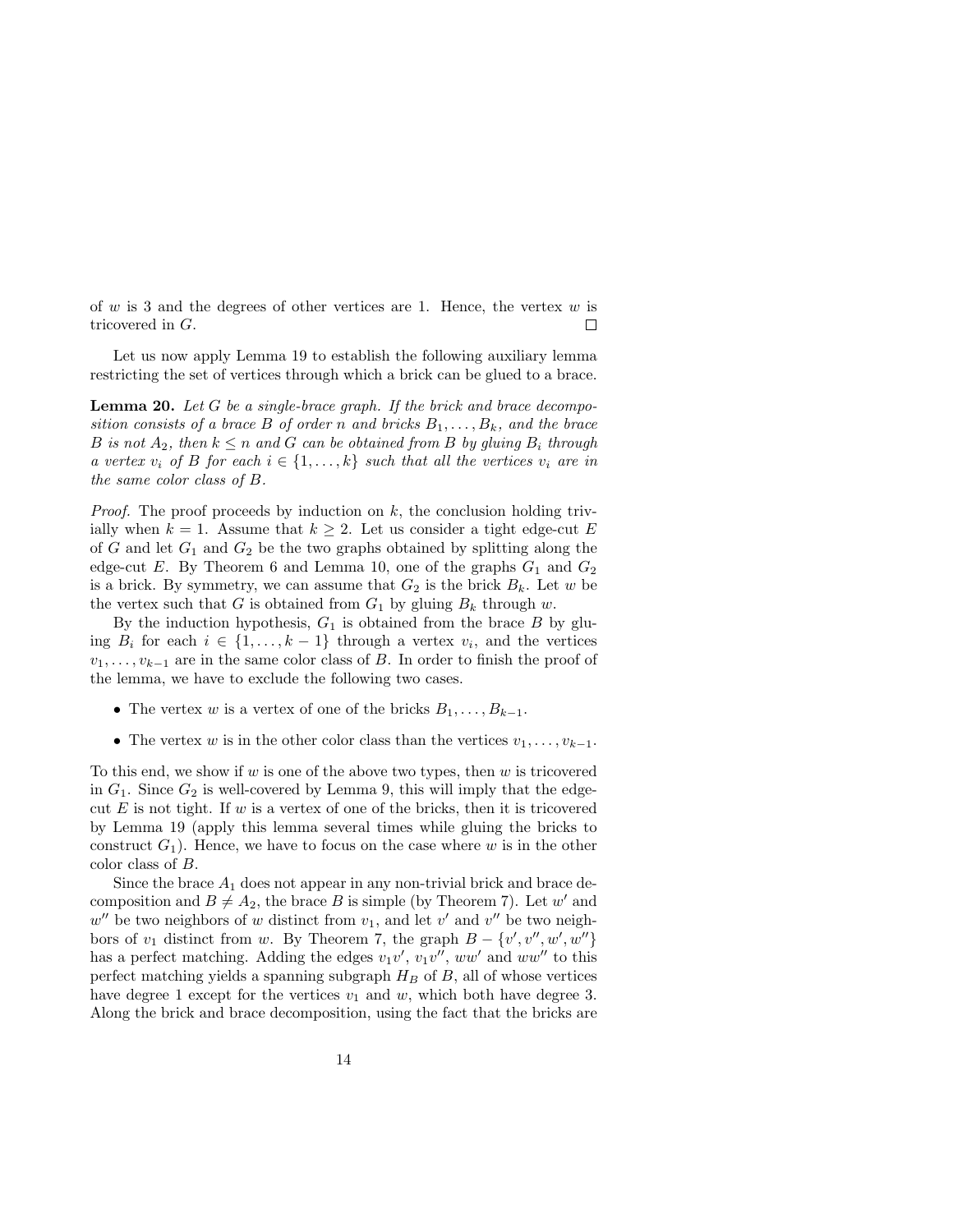

Figure 3: The exceptional graphs  $H_0$ ,  $H_1$  and  $H_2$ .

well-covered by Lemma 9, the subgraph  $H_B$  can be extended to a spanning subgraph  $H$  of  $G_1$  in which every vertex has degree 1 but the vertex  $w$ , which has degree 3. Hence,  $w$  is tricovered in  $G_1$ .

Since gluing a brick to a graph through a tricovered vertex does not create a new tight edge-cut, the vertex  $w$  must belong to the same color class as  $v_1, \ldots, v_{k-1}$ . In particular, G can be obtained from the brace B by gluing the bricks  $B_1, \ldots, B_k$  through vertices  $v_1, \ldots, v_k$  contained in the same color class. Since each color class of  $B$  contains  $n$  vertices, the number  $k$  of bricks is at most  $n$ . The proof of the lemma is now finished.  $\Box$ 

With Lemma 20, we are ready to consider single-brace graphs whose decomposition contains the brace  $A_3$ .

**Lemma 21.** If G is a single-brace graph that contains  $A_3$  in its brick and brace decomposition, then G is  $(\geq 2)$ -good unless it is one of the graphs  $H_0$ ,  $H_1$  and  $H_2$  depicted in Figure 3.

*Proof.* By Lemma 20, the graph  $G$  is obtained from the brace  $A_3$  by gluing at most three bricks through vertices of the same color class of  $A_3$ . Let  $i_1$ be the number of bricks  $I_1$  glued to  $A_3$ ,  $i_2$  the number of bricks  $I_2$  glued to  $A_3$ , and *i* the number of other bricks glued to  $A_3$ . Thus,  $i_1 + i_2 + i \leq 3$ .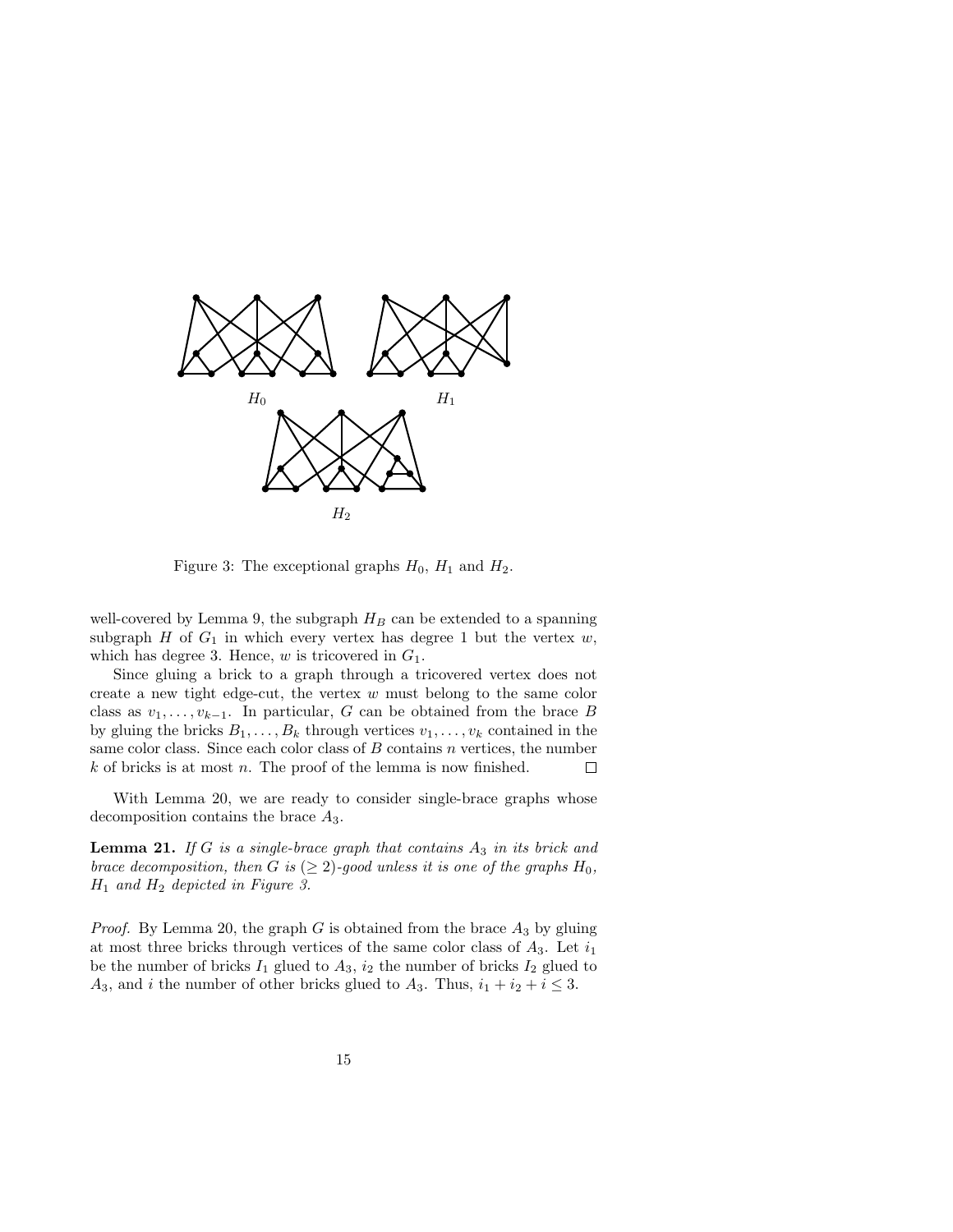

Figure 4: The exceptional graphs  $H_3$ ,  $H_4$  and  $H_5$ .

The graph  $A_3$  is 3-good and double-covered (the latter being implied by Lemma 11). Since  $I_1$  is 1-good, the graph  $G_1$  obtained by gluing  $i_1$  bricks  $I_1$  to  $A_3$  is  $(≥ 3 - i_1)$ -good by Lemma 14.

Let  $G_2$  be the graph obtained from  $G_1$  by gluing  $i_2$  bricks  $I_2$  according to the brick and brace decomposition of  $G$ . Note that  $I_2$  is 1-good, and no vertex of  $I_2$  is incident with three solo-edges. Moreover, the graph  $G_1$  is double covered by Lemma 12. Consequently, none of these  $i_2$  gluings is a solo-gluing. Hence, the graph  $G_2$  is  $(\geq 3 - i_1)$ -good by Lemma 14.

Finally, each of the remaining  $i$  bricks contains at least five perfect matchings by Lemma 18 and is  $(\geq 1)$ -good by Theorem 13. Since the graph  $G_2$  is double-covered by Lemma 12, the final graph G is  $(≥ 3 - i<sub>1</sub> + i)$ good by Lemma 15. Hence, if G is not  $(\geq 2)$ -good, then  $i_1 \geq 2 + i$ . Since  $i_1 + i_2 + i \leq 3$ , we deduce that  $i = 0$  and  $i_2 \in \{0, 1\}$ . So, either  $i_1 = 3$  and  $i_2 = 0$ , or  $i_1 = 2$  and  $i_2 = 0$ , or  $i_1 = 2$  and  $i_2 = 1$ . The graph G is then either  $H_0$ ,  $H_1$ , or  $H_2$ , respectively. It is straightforward to verify that  $H_0$  is 0-good and the graphs  $H_1$  and  $H_2$  are 1-good.  $\Box$ 

Before we proceed with analyzing single-brace graphs whose brick and brace decomposition contains a brace of order at least 4, let us deal with those whose decomposition contains the brace  $A_2$ .

**Lemma 22.** If G is a single-brace graph that contains  $A_2$  in its brick and brace decomposition, then G is  $(\geq 2)$ -good unless it is one of the graphs  $H_3$ ,  $H_4$  and  $H_5$  depicted in Figure 4.

*Proof.* Let  $B = A_2$  be the brace and  $B_1, \ldots, B_k$  the bricks forming the brick and brace decomposition of  $G$ . As in the proof of Lemma 20, it is possible to argue using Lemma 19 that G is obtained by gluing  $B_1, \ldots, B_k$  through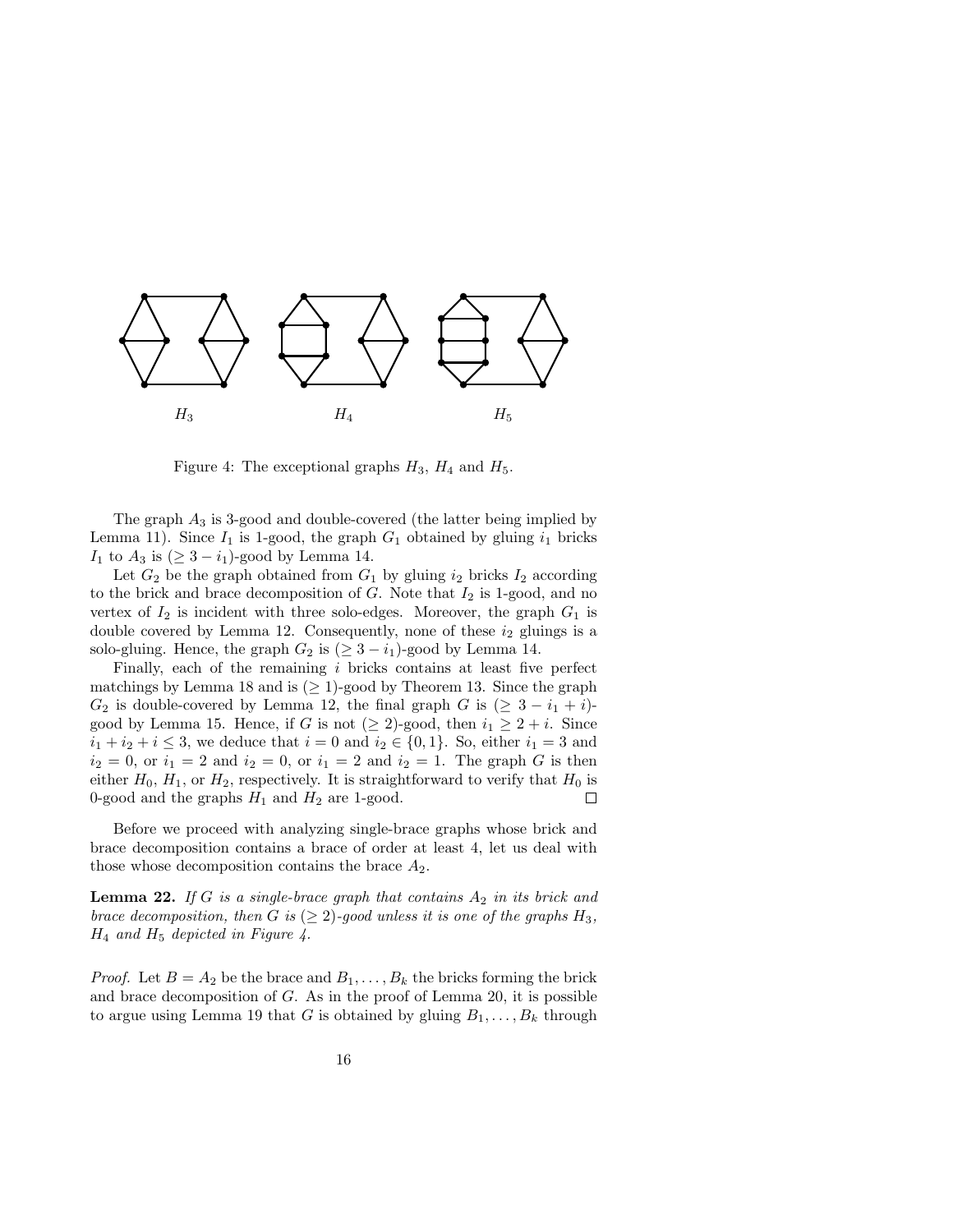distinct vertices  $v_1, \ldots, v_k$  of the brace B (this part of the proof was only using the fact that every brick is well-covered). However, since  $B$  is not simple, it is not possible to argue that the vertices  $v_1, \ldots, v_k$  lie in the same color class of  $A_2$  as in the proof of Lemma 20. In fact, they do not have to, as we shall see in what follows.

Although the vertices  $v_1, \ldots, v_k$  do not have to be contained in the same color class of B, it still holds that  $k \leq 2$ . Suppose on the contrary that  $k \geq 3$ . Then, two of the vertices  $v_i$ , say  $v_1$  and  $v_2$ , are in the same color class of B. We show that the graph  $G'$  obtained from B by gluing the brick  $B_1$  through the vertex  $v_1$  and the brick  $B_2$  through the vertex  $v_2$  is wellcovered. Since  $B_3$  is a brick, and thus is well-covered by Lemma 9, this will eventually contradict that the edge-cut of  $G$  used to split off  $B_3$  is tight.

Let u and u' be the vertices of the other color class of B than  $v_1$  and  $v_2$ . By Lemma 19, all the vertices of  $G'$  except possibly u and  $u'$  are tricovered. Let us establish that the vertices  $u$  and  $u'$  are also tricovered in  $G'$ .

By symmetry, we can assume that u is joined by two parallel edges to  $v_1$ . Let  $u_1$  and  $u_2$  be the neighbors (in G) of u inside the brick  $B_1$ ,  $u_3$  the vertex of  $B_1$  adjacent to u' and  $u_0$  the remaining neighbor of u. Observe that  $u_0$  is in the brick  $B_2$ . Since  $B_1$  is well-covered, there exists a subgraph  $H'$  of G spanning  $B_1$  that contains the edges  $uu_1$ ,  $uu_2$  and  $u'u_3$  and every vertex of  $B_1$  has degree 1 in H'. Adding to H' a perfect matching of  $B_2$  containing the edge  $uu_0$  yields a spanning subgraph H of  $G'$ , in which the vertex u has degree 3 and the remaining vertices have degree 1. Since the case of the vertex  $u'$  is symmetric, we have proved that  $G'$  is well-covered. As argued before, the number of bricks in the brick and brace decomposition of  $G$  is at most 2, i.e.  $k \leq 2$ .

If  $k = 0$ , then  $G = A_2$  which is 3-good. If  $k = 1$ , then G is  $(\geq 2)$ -good by Lemma 14 since every brick is  $(\geq 1)$ -good. If  $k = 2$ , then G is again  $(\geq 2)$ -good by Lemma 14 unless both  $B_1$  and  $B_2$  are 1-good bricks and both gluings are solo-gluings. Since the pattern of every vertex of  $A_2$  is  $(1, 2, 2)$ , a gluing can be a solo-gluing only if the brick  $B_i$  contains a vertex of pattern  $(1,1,x)$  for some  $x \in \mathbb{N}$ . However, there are only three 1-good bricks containing a vertex of pattern  $(1, 1, x)$ ; see Figure 2. In particular, both the bricks  $B_1$  and  $B_2$  must be one of the bricks  $I_1$ ,  $I_2$  and  $I_3$ .

Let us now argue that at least one of the bricks  $B_1$  and  $B_2$  is  $I_1$ . To this end, we prove that one of the two solo-gluings must be through a vertex of a brick with pattern  $(1, 1, 1)$ . This will yield the desired conclusion since, among  $I_1, I_2$  and  $I_3$ , only  $I_1$  contains a vertex with such a pattern. Let  $G'$  be the graph obtained from  $B = A_2$  by solo-gluing  $I_2$  or  $I_3$ . As argued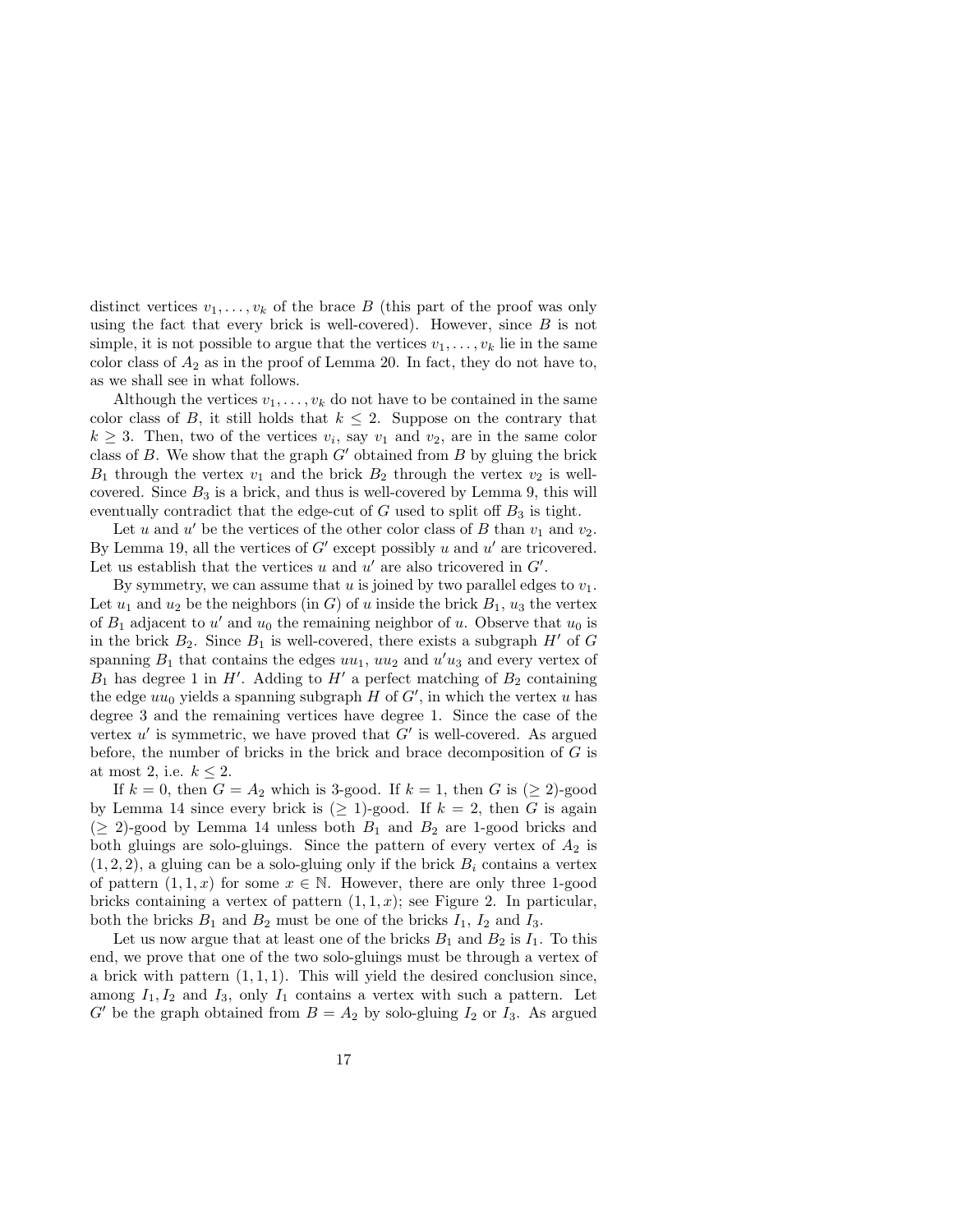

Figure 5: The graphs that can be obtained from the brace  $A_2$  by solo-gluing the brick  $I_1$  and one of the bricks  $I_1$ ,  $I_2$  and  $I_3$  through vertices joined by parallel edges in  $A_2$ .

before, the solo-gluing is through a vertex of the brick with pattern  $(1, 1, x)$ . By the structure of  $I_2$  and  $I_3$ , it holds that  $x \geq 2$ . Let v be a vertex of G' that is not contained in the glued brick and  $e$  an edge incident with v. If  $e$  is contained in two different perfect matchings of  $A_2$ , then  $e$  is also contained in at least two different perfect matchings of  $G'$ . If  $e$  is contained in a single perfect matching of  $A_2$ , then this perfect matching can be extended in x different ways to the glued brick. Hence, every edge incident with  $v$  is in at least two different perfect matchings of  $G'$ . Since the choice of  $v$  was arbitrary among the vertices not contained in the brick, we deduce that only a brick containing a vertex with pattern  $(1, 1, 1)$  can be solo-glued to  $G'$  (recall that gluing the second brick through a vertex contained in the first one would not yield a tight edge-cut). Hence, at least one of the bricks  $B_1$  and  $B_2$  is  $I_1$ .

By symmetry, we can assume in the rest that  $B_1 = I_1$  and  $B_2 \in$  $\{I_1, I_2, I_3\}$ . Let u and u' be vertices of one of the color classes of  $B = A_2$ . Let  $v$  be the vertex of the other color class joined by two parallel edges to  $u$ , and  $v'$  the vertex joined by two parallel edges to  $u'$ . By symmetry, the brick  $B_1 = I_1$  is glued to  $B = A_2$  through the vertex u. If the brick  $B_2$ is glued through the vertex  $u'$  or the vertex  $v'$ , we obtain one of the three 1-good graphs depicted in Figure 4. Note that although the brick  $B_2$  can be glued in several non-symmetric ways, there is a unique way how it can be solo-glued. Finally, if the brick  $B_2$  is glued through the vertex  $v$ , then the resulting graph is  $(\geq 2)$ -good. See Figure 5 for the three graphs that can be obtained in this way.  $\Box$ 

It remains to analyze single-brace graphs whose brace-decomposition contains a brace of order at least four.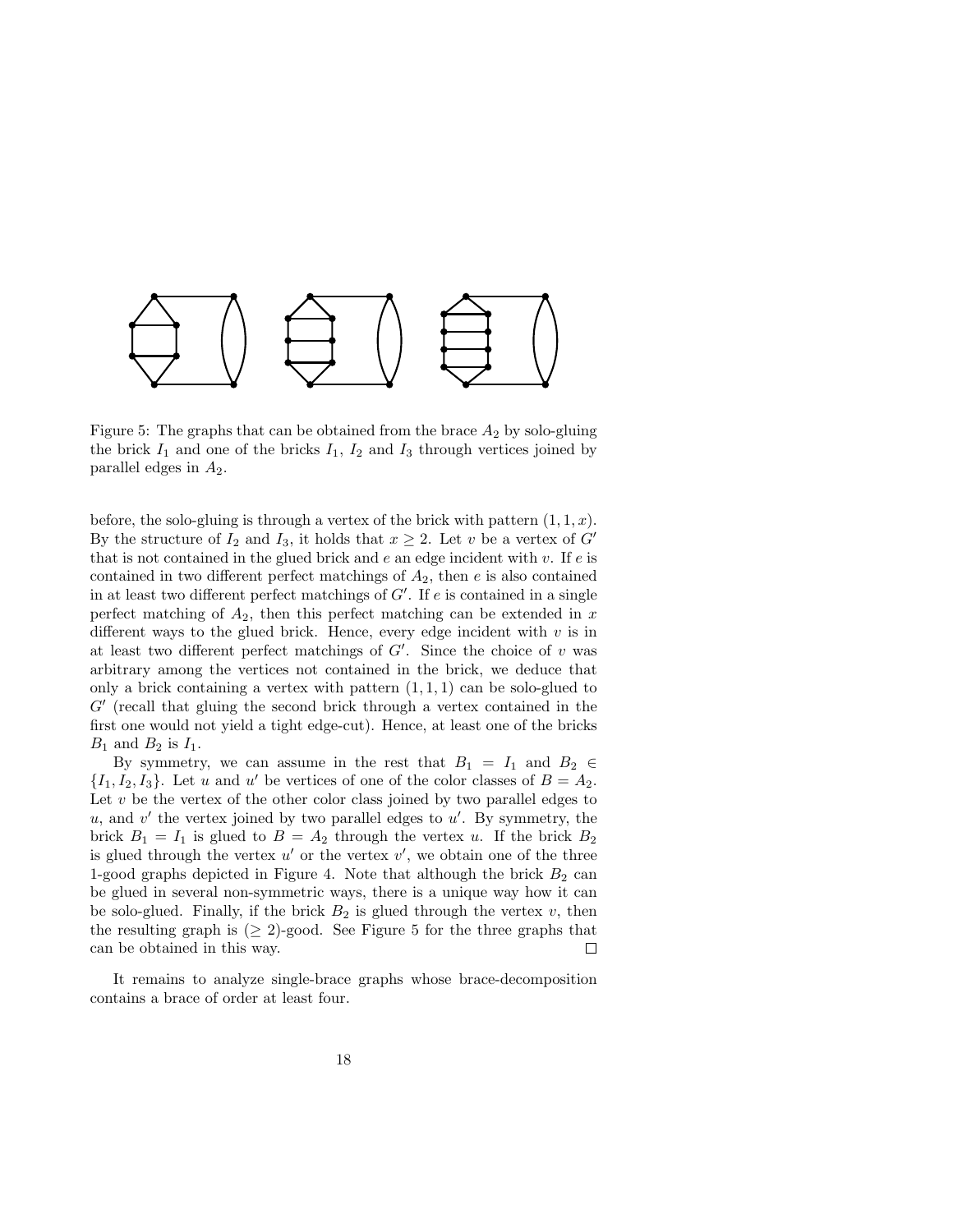

Figure 6: The exceptional graph  $H_6$ .

**Lemma 23.** If G is a single-brace graph that contains neither  $A_2$  nor  $A_3$ in its brick and brace decomposition, then G is  $(\geq 2)$ -good unless it is the graph  $H_6$  depicted in Figure 6.

*Proof.* Let B be the brace in the decomposition of  $G$ ,  $n$  the order of B and  $B_1, \ldots, B_k$  the bricks in the decomposition. By Lemma 20,  $k \leq n$ . Let  $i_1$  be the number of bricks  $B_1, \ldots, B_k$  isomorphic to the brick  $I_1$ . If the brace B is  $A_4$ , then B is 5-good. After gluing the  $i_1$  bricks  $I_1$ , the resulting graph  $G'$ is  $( \geq 5 - i_1)$ -good by Lemma 14. Since G' is double-covered by Lemma 12, none of the gluings of the other  $k - i_1$  bricks to G' is a solo-gluing. Hence, G is  $(\geq 5 - i_1)$ -good. We conclude that if G is not  $(\geq 2)$ -good, then  $i_1 = 4$ and  $G$  is the exceptional graph  $H_6$  depicted in Figure 6.

Assume now that B is not the brace  $A_4$ . Since B is also neither  $A_2$  nor  $A_3$  by the assumption of the lemma, B is  $(n+2)$ -good by Lemma 17. As in the previous paragraph, we argue that G is  $(\geq n+2-i_1)$ -good. Since  $i_1 \leq k \leq n$  (the latter inequality is implied by Lemma 20), it follows that G is  $(\geq 2)$ -good.  $\Box$ 

Lemmas 21–23 imply the following theorem. Note that every brace is  $(\geq 2)$ -good as shown in Section 4.

**Theorem 24.** A single-brace graph G is  $(\geq 2)$ -good with the following exceptions:

- the graph  $H_0$  which is 0-good, and
- the graphs  $H_1, \ldots, H_6$  which are 1-good.

The exceptional graphs are depicted in Figures 3, 4 and 6.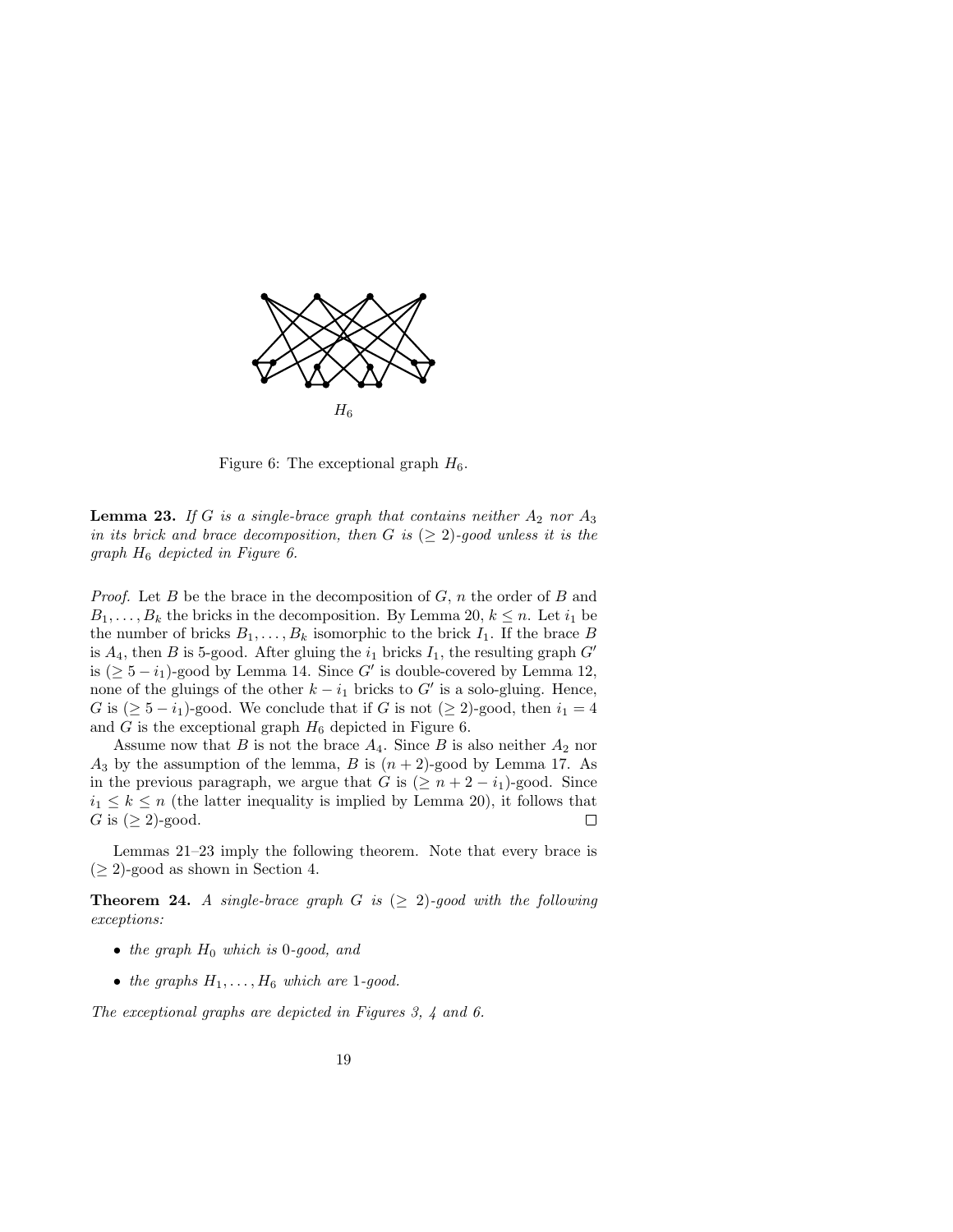

Figure 7: Spanning subgraphs of the graph  $H_0$  witnessing that every vertex of  $H_0$  is tricovered (symmetric cases are omitted). The edges contained in the subgraphs are dashed.



Figure 8: Spanning subgraphs of the graph  $H_1$  witnessing that all but one vertices of  $H_1$  are tricovered (symmetric cases are omitted). The edges contained in the subgraphs are dashed.

# 6 More-brace cubic graphs

In this section, we analyze cubic bridgeless graphs whose brick and brace decompositions contain at least two braces. Before we do so, we have to establish two auxiliary lemmas. The first one asserts that almost every single-brace graph that is not  $(≥ 2)$ -good is well-covered.

**Lemma 25.** The cubic graphs  $H_0, \ldots, H_6$  are well-covered with the exception of  $H_1$  which contains a single vertex that is not tricovered. The pattern of this vertex of  $H_1$  is  $(2, 2, 2)$ .

*Proof.* It is enough to exhibit spanning subgraphs of the graphs  $H_0, \ldots, H_6$ witnessing the statement of the lemma. Such subgraphs can be found in Figures 7–13; the exceptional vertex of  $H_1$  is the vertex of  $A_3$  of the color class where the brick  $I_1$  was glued through the other two vertices.  $\Box$ 

In the next lemma, we restrict the structure of cubic bridgeless graphs that are not double-covered.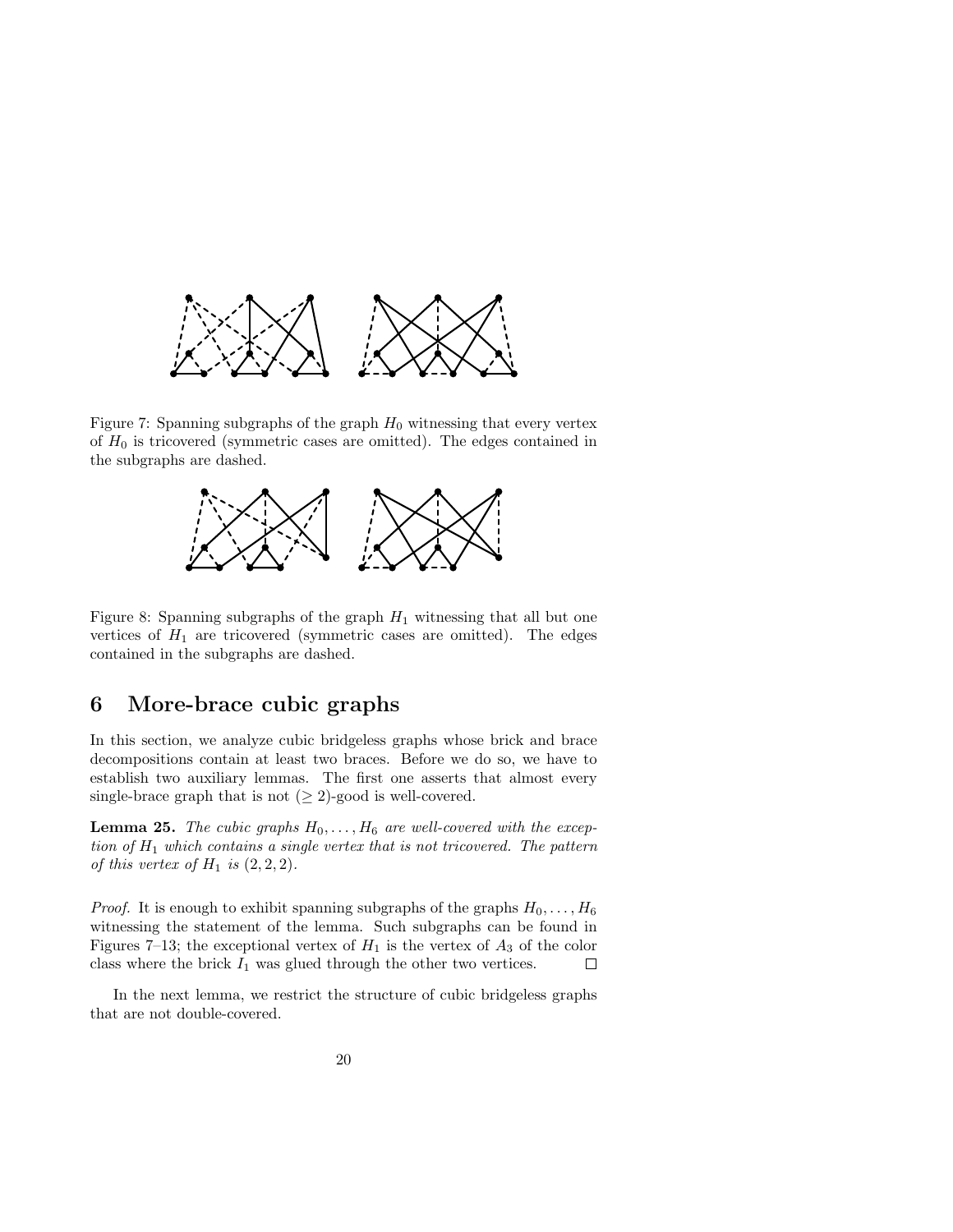

Figure 9: Spanning subgraphs of the graph  $H_2$  witnessing that every vertex of  $H_2$  is tricovered (symmetric cases are omitted). The edges contained in the subgraphs are dashed.



Figure 10: Spanning subgraphs of the graph  $H_3$  witnessing that every vertex of  ${\cal H}_3$  is tricovered (symmetric cases are omitted). The edges contained in the subgraphs are dashed.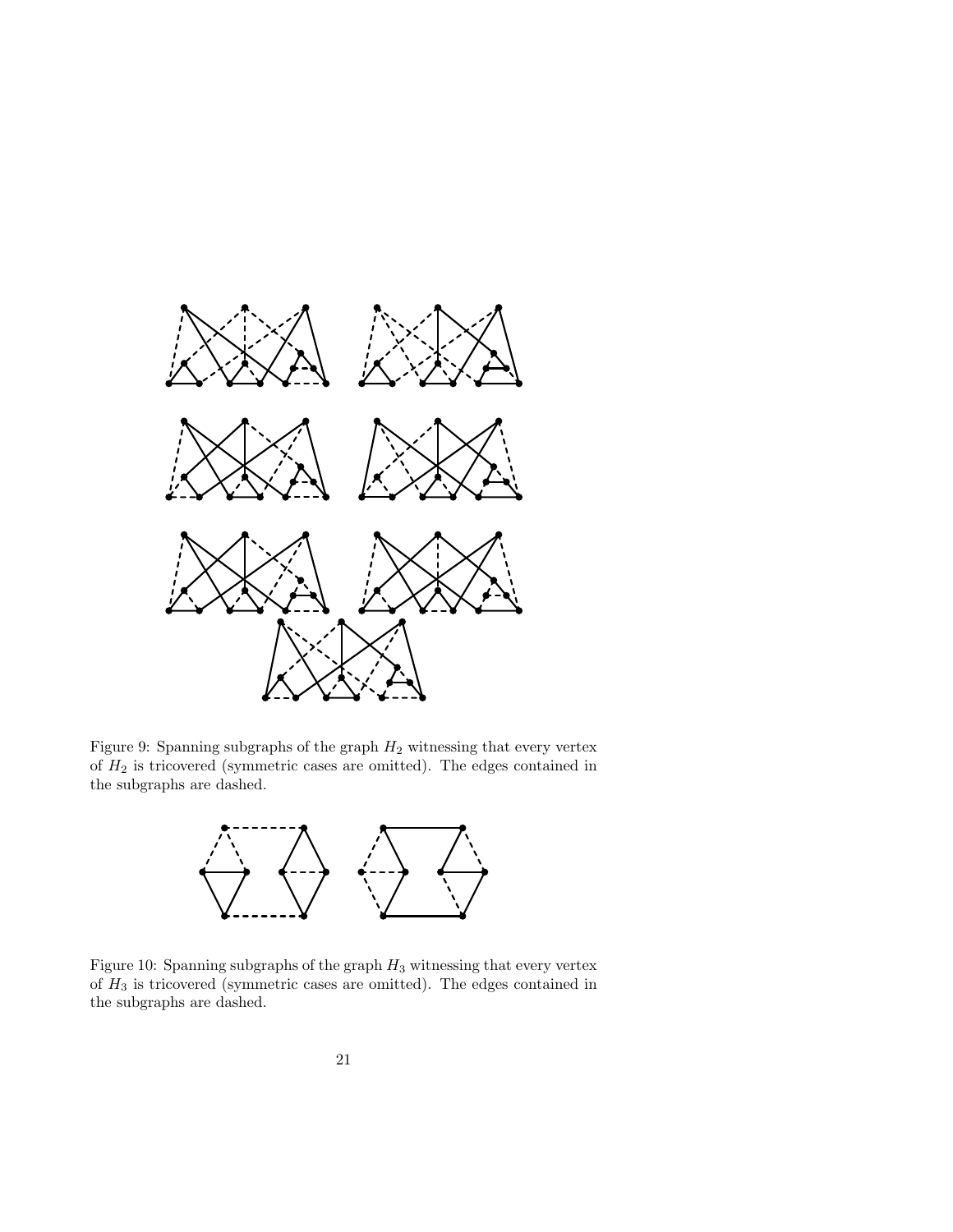

Figure 11: Spanning subgraphs of the graph  $H_4$  witnessing that every vertex of  $H_4$  is tricovered (symmetric cases are omitted). The edges contained in the subgraphs are dashed.



Figure 12: Spanning subgraphs of the graph  $H_5$  witnessing that every vertex of  $H_5$  is tricovered (symmetric cases are omitted). The edges contained in the subgraphs are dashed.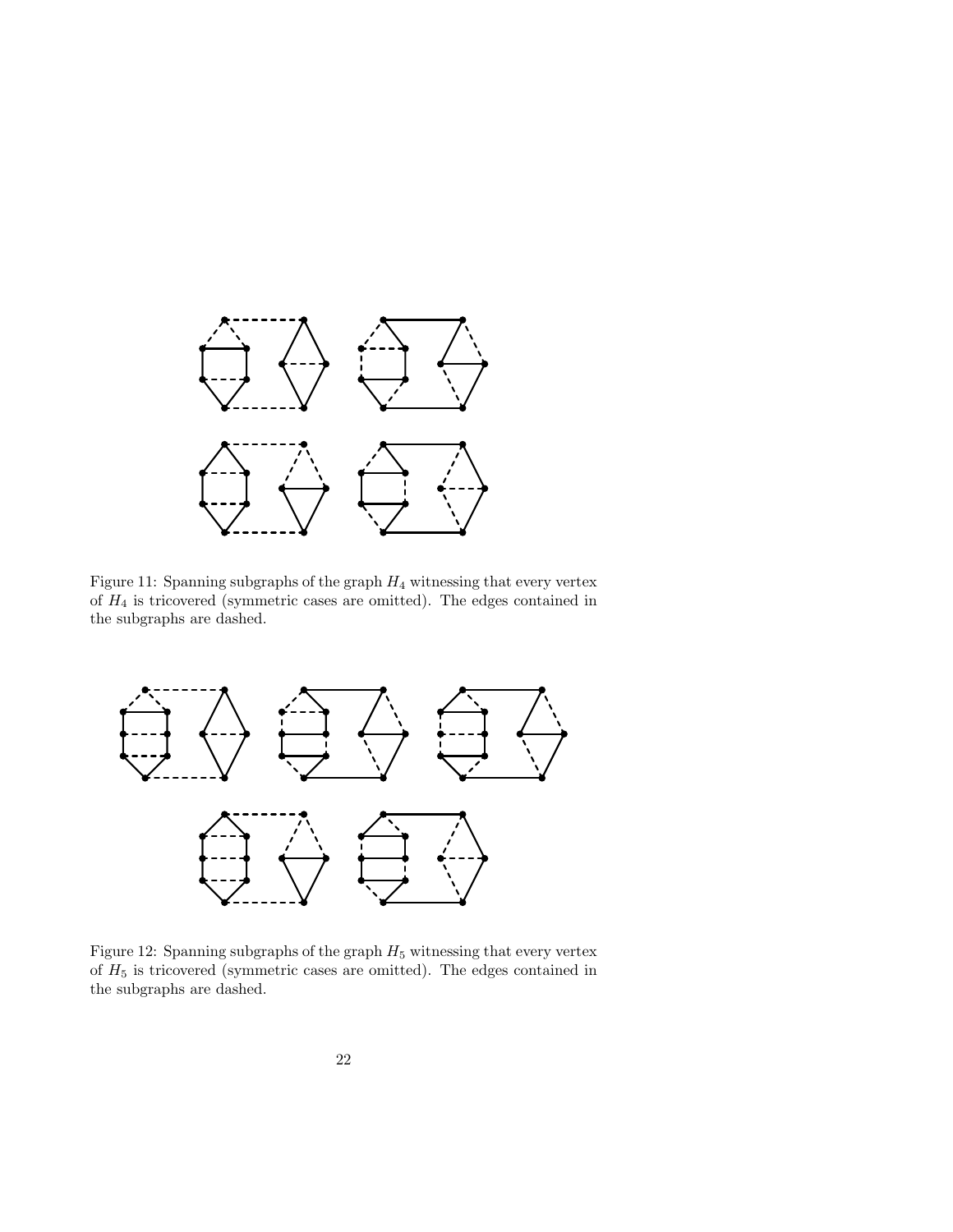

Figure 13: Spanning subgraphs of the graph  $H_6$  witnessing that every vertex of  $H_6$  is tricovered (symmetric cases are omitted). The edges contained in the subgraphs are dashed.

**Lemma 26.** If G is a cubic bridgeless graph that is neither a brick nor the brace  $A_1$ , then every vertex of G is incident with at most one solo-edge.

Proof. We proceed by induction on the number of vertices of G. If G has no tight edge-cuts, then it must be a brace. If  $G$  is the brace  $A_2$ , then every vertex of G has pattern  $(1, 2, 2)$  and the statement holds. Otherwise, G is double-covered by Lemma 12 and thus G has no solo-edges at all.

Assume that G has a non-trivial tight edge-cut  $E = \{e_1, e_2, e_3\}$ , and let  $G_1$  and  $G_2$  be the graphs obtained by splitting along E. Lemma 10 ensures that any non-trivial brick and brace decomposition contains at least one brace. Thus, we can assume that the brick and brace decomposition of  $G_1$ contains a brace. By the induction hypothesis, every vertex of  $G_1$  is incident with at most one solo-edge.

For  $i \in \{1, 2\}$ , let  $V_i$  be the set of vertices of G contained in  $G_i$ . Further, let v be the vertex of  $G_2$  such that G is obtained from  $G_2$  by gluing  $G_1$ through v. In particular,  $v \notin V_2$ . Note that the edges  $e_1, e_2$  and  $e_3$  oneto-one correspond to the edges of  $G_2$  incident with v. Since every vertex of  $G_1$  is incident with at most one solo-edge, we can assume that, for each  $i \in \{1,2\}$ , the graph  $G_2$  admits a perfect matching that contains the edge  $e_i$  and can be extended to  $G_1$  in at least two different ways.

Let w be any vertex of  $V_2$  and let  $f_1$ ,  $f_2$  and  $f_3$  be the three edges incident with w. We aim to show that at most one of these edges is a solo-edge. Since a cubic bridgeless graph is matching covered, there exists a perfect matching  $M_1$  of  $G_2$  containing the edge  $e_1$ . By symmetry, we can assume that  $M_1$  also contains the edge  $f_1$ . Since any matching containing the edge  $e_1$  can be extended to  $G_1$  in at least two different ways, the edge  $f_1$  is not a solo-edge.

On the other hand, as noted after Theorem 1, there exists a perfect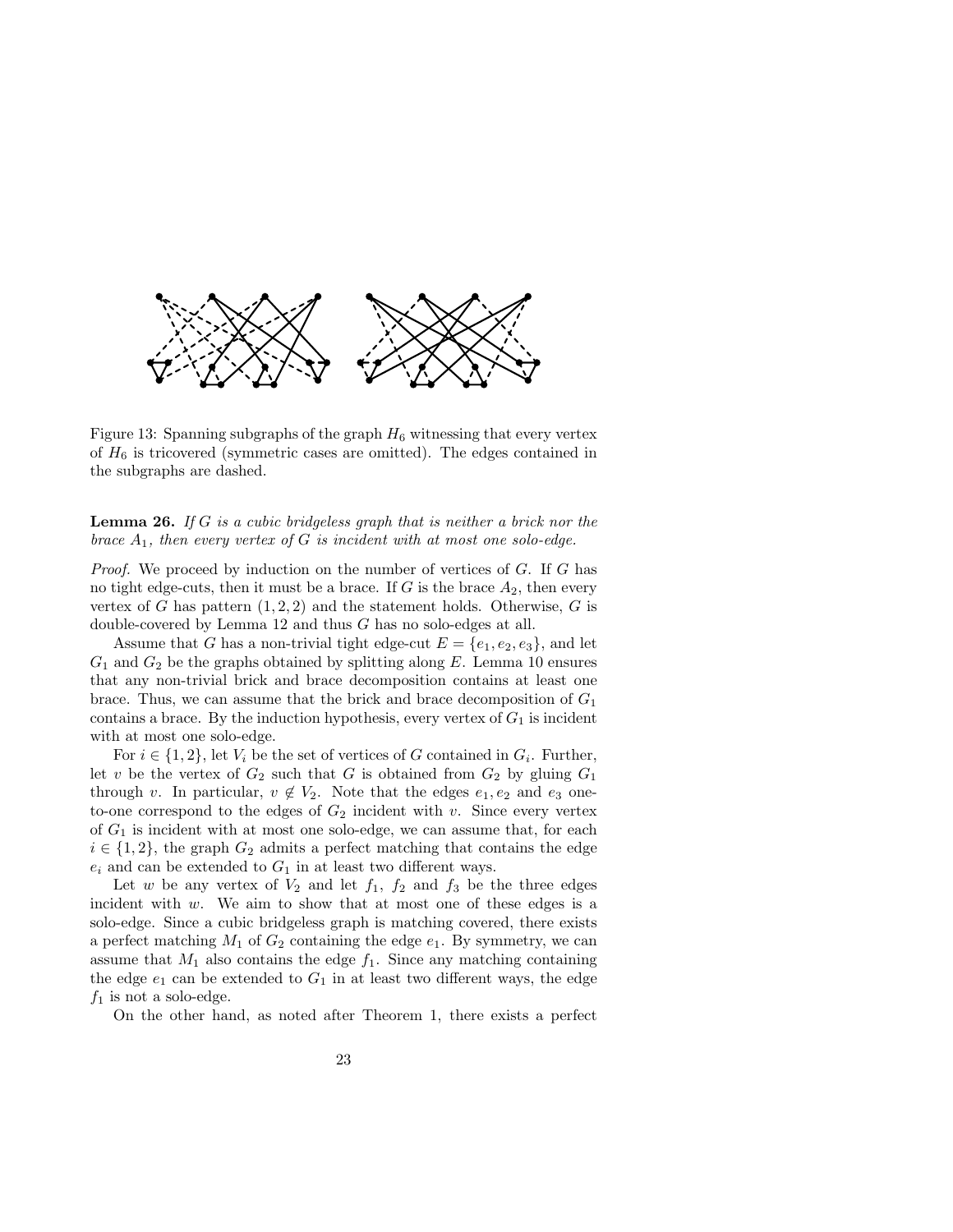matching  $M_2$  of  $G_2$  avoiding both the edges  $e_3$  and  $f_1$ . By symmetry, we may assume that  $M_2$  contains the edge  $f_2$ . Since  $M_2$  also contains the edge  $e_1$  or  $e_2$ , it can be extended to  $G_1$  in at least two different ways. Hence, the edge  $f_2$  is not a solo-edge either. We conclude that every vertex of  $V_2$ is incident with at least two edges that are not solo-edges.

Since the number of perfect matchings containing a given edge can only increase by gluing a graph through a vertex, every vertex of  $V_1$  is incident with at most one solo-edge. This finishes the proof of the lemma.  $\Box$ 

In the next lemma, we show that every cubic bridgeless graph G that is neither a brick nor a single-brace graph contains a tight edge-cut with a useful property.

Lemma 27. Let G be a cubic bridgeless graph that is neither a brick nor a single-brace graph. Then, G contains a tight edge-cut E such that neither of the graphs obtained by splitting along E is a brick.

*Proof.* We proceed by induction on the number  $K$  of graphs in the brick and brace decomposition of G. The result is true if  $K = 2$ . Assume now that  $K > 2$  and the theorem holds for smaller values of K. Since G is neither a brick nor a brace, G contains a tight edge-cut E. Let  $G_1$  and  $G_2$ be the two graphs obtained from  $G$  by splitting along  $E$ . By symmetry, we may assume that  $G_2$  is a brick (otherwise E is the sought tight edge-cut). Hence, as  $G$  is not a single-brace graph, the brick and brace decomposition of  $G_1$  contains at least two braces. Thus, by induction,  $G_1$  contains a tight edge-cut  $E'$  that splits  $G_1$  into two graphs  $G'_1$  and  $G'_2$  such that neither of them is a brick, i.e., the brick and brace decomposition of both  $G'_1$  and  $G'_2$ contains a brace. Let  $v$  be the vertex of  $G_1$  such that  $G$  is obtained from  $G_1$  by gluing  $G_2$  through v. By symmetry, we can assume that the vertex  $v$  is contained in  $G_2'$ .

We assert that  $E'$  is also a tight edge-cut of  $G$ . Indeed, if  $G$  contains a perfect matching containing all three edges of  $E'$ , then this matching uses exactly one edge of  $E$  because  $E$  is a tight edge-cut. Hence, the edge contained in E can be replaced with an edge of  $G_1$  incident with v yielding a perfect matching of  $G_1$  containing all three edges of  $E'$ .

Split now the graph  $G$  along the tight edge-cut  $E'$ . One of the obtained graphs is the graph  $G'_{1}$ , which is not a brick. The other graph cannot be a brick either, since its brick and brace decomposition must contain a brace contained in the decomposition of  $G'_{2}$  (recall that Theorem 6 ensures that the brick and brace decomposition of  $G$  is unique).  $\Box$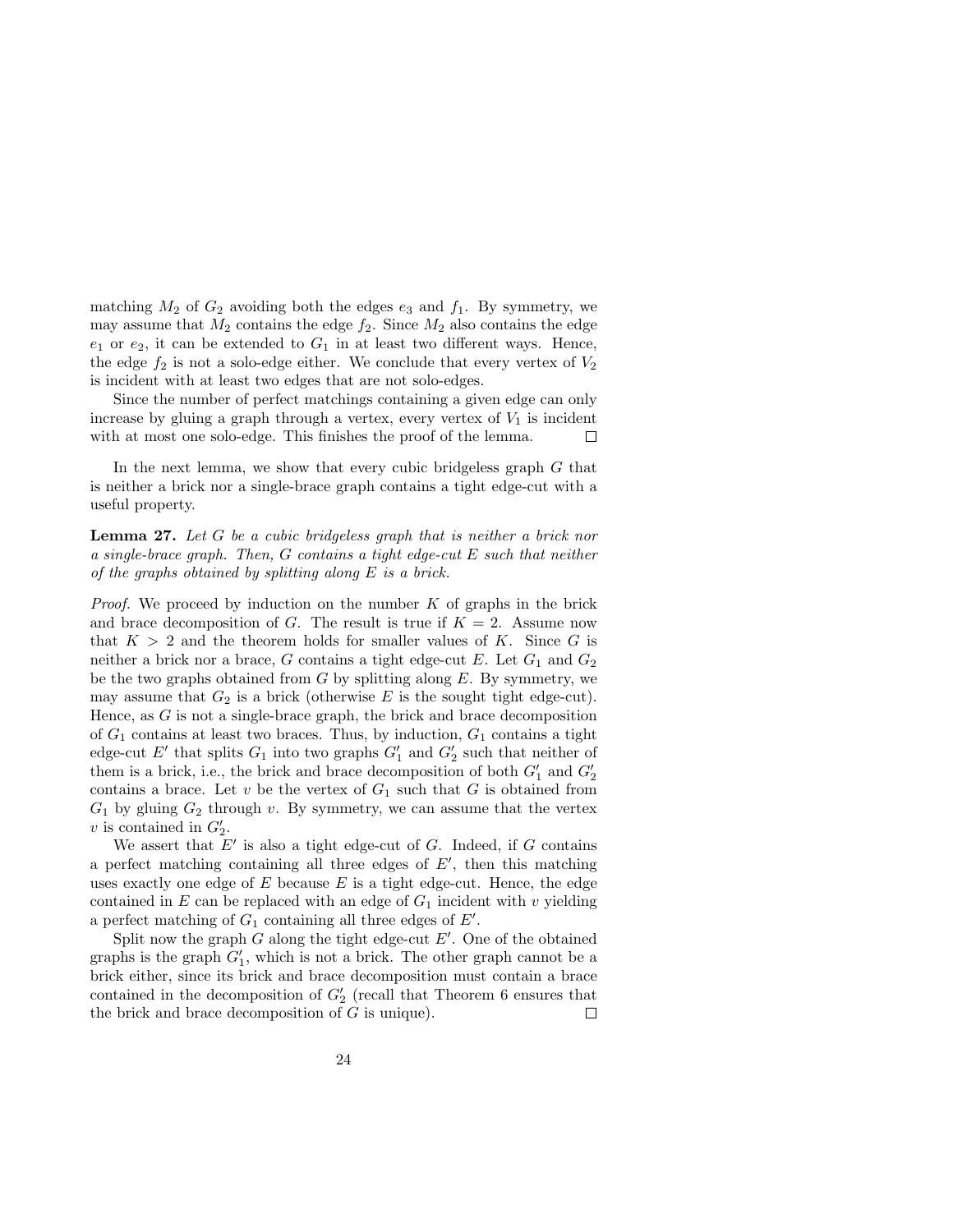We are now ready to analyze cubic bridgeless graphs whose brick and brace decomposition contains two or more braces. We start with the case of two braces, which will be the core of our inductive argument later.

Theorem 28. If the brick and brace decomposition of a cubic bridgeless graph G contains two braces, then G is  $(\geq 2)$ -good.

*Proof.* Since the brick and brace decomposition of  $G$  is non-trivial,  $G$  has a tight edge-cut E. Let  $G_1$  and  $G_2$  be two graphs obtained from G by splitting along E. By Lemma 27, we can assume that neither  $G_1$  nor  $G_2$  is a brick. Hence, both  $G_1$  and  $G_2$  are single-brace graphs. By the definition of the brick and brace decomposition, neither  $G_1$  nor  $G_2$  can be the brace  $A_1$ . Note that both  $G_1$  and  $G_2$  have at least five perfect matchings by Lemma 18.

Assume first that  $G_1$  is  $(\geq 2)$ -good. By Lemma 26, the gluing of  $G_1$ and  $G_2$  resulting to G is not a solo-gluing. Hence, if  $G_2$  is  $(\geq 1)$ -good, then G is  $(\geq 2)$ -good by Lemma 14. If  $G_2$  is not  $(\geq 1)$ -good, then  $G_2$ must be the graph  $H_0$  by Theorem 24. In particular,  $G_2$  is double-covered. Consequently, G is  $(\geq 2)$ -good by Lemma 15 since  $G_1$  has at least five perfect matchings. A symmetric arguments applies if  $G_2$  is  $(\geq 2)$ -good.

It remains to consider the case where neither  $G_1$  nor  $G_2$  is ( $\geq$  2)-good. Theorem 24 yields that each of  $G_1$  and  $G_2$  is one of the graphs  $H_0, \ldots, H_6$ . For  $i \in \{1,2\}$ , let  $v_i$  be the vertex of  $G_i$  such that G is obtained from  $G_i$ by gluing  $G_{3-i}$  through  $v_i$ . At least one of the vertices  $v_1$  and  $v_2$  is not tricovered, since the edge-cut  $E$  used to split  $G$  is tight. By Lemma 25 and symmetry, we can assume that  $G_1$  is the graph  $H_1$  and the pattern of  $v_1$  in  $G_1$  is  $(2, 2, 2)$ .

If  $G_2$  is 1-good, then G is ( $\geq$  2)-good by Lemma 15 since  $G_1$  is 1good and double-covered. The other case is that  $G_2$  is not 1-good. Then Theorem 24 implies that  $G_2$  is the graph  $H_0$ . Consequently, the pattern of  $v_2$  is also  $(2, 2, 2)$ , and the graph G has at least  $3 \cdot (2 \cdot 2) = 12$  perfect matchings. Since the number of vertices of G is  $10 + 12 - 2 = 20$ , the graph  $G$  is 2-good.  $\Box$ 

Finally, we can prove the main theorem of this section.

Theorem 29. If the brick and brace decomposition of a cubic bridgeless graph G contains at least two braces, then G is  $(\geq 2)$ -good.

Proof. The proof proceeds by induction on the number of braces in the brick and brace decomposition of G. If the brick and brace decomposition of G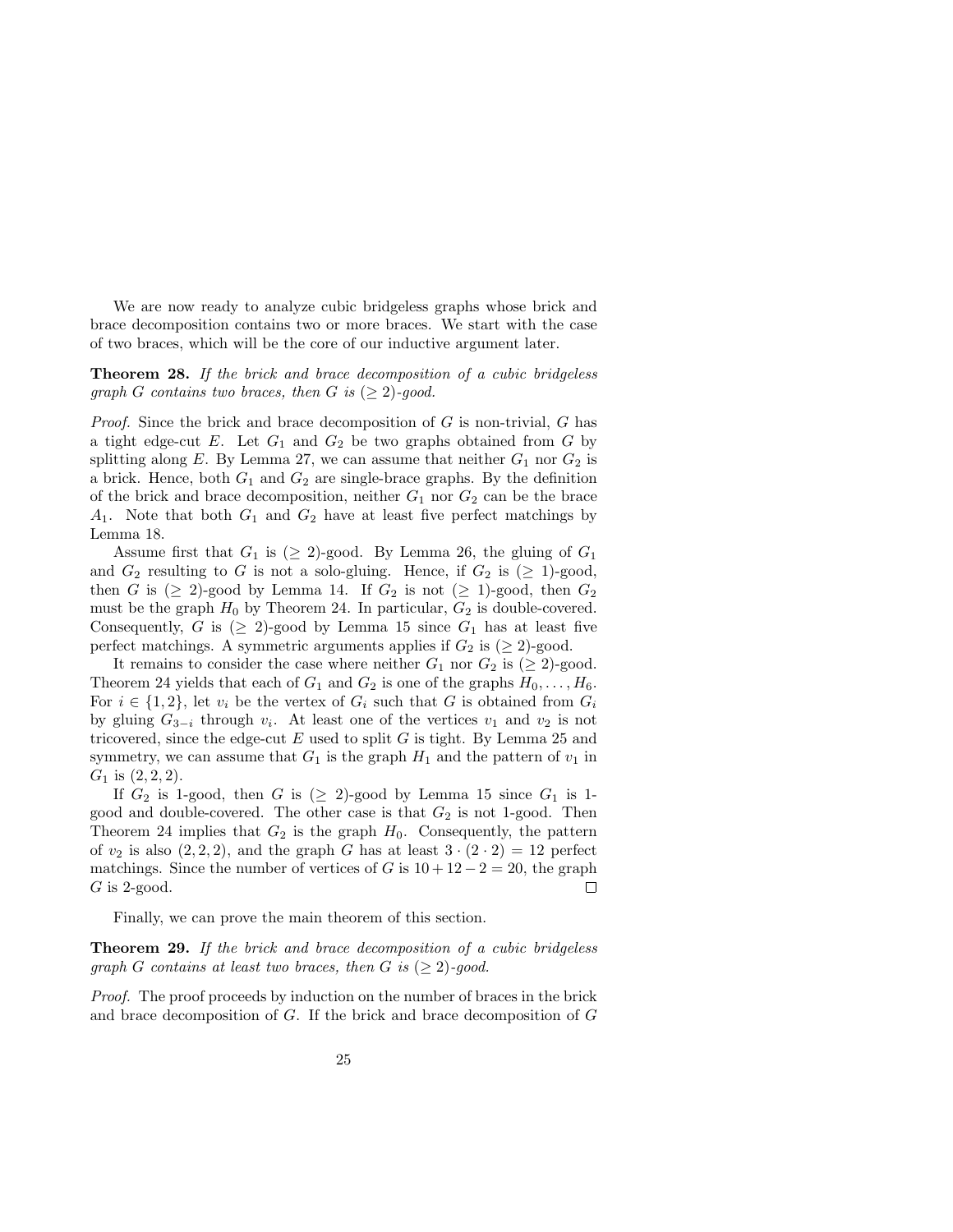contains exactly two braces, then G is  $(\geq 2)$ -good by Theorem 28. Assume now that the decomposition of  $G$  contains at least three braces. Let  $G_1$  and  $G_2$  be two graphs that can be obtained from G by splitting along a tight edge-cut. By Lemma 27, we can assume that neither  $G_1$  nor  $G_2$  is a brick. By the definition of the brick and brace decomposition, neither  $G_1$  nor  $G_2$ is the brace  $A_1$ .

Since the brick and brace decomposition of  $G$  contains at least three braces, at least one of  $G_1$  and  $G_2$  is not a single-brace graph. By symmetry, we can assume that  $G_1$  is not a single-brace graph, and thus  $G_1$  is ( $\geq 2$ )-good by the induction hypothesis. The graph  $G_2$  is  $(\geq 0)$ -good. This follows from Theorem 24 if  $G_2$  is a single-brace graph, and from the induction hypothesis otherwise. By Lemma 26, the gluing of  $G_1$  and  $G_2$  resulting in G is not a solo-gluing. So, if  $G_2$  is  $(\geq 1)$ -good, then G is  $(\geq 2)$ -good by Lemma 14. If  $G_2$  is 0-good, then  $G_2$  must be the graph  $H_0$  by Theorem 24 and the induction hypothesis. In particular,  $G_2$  is double-covered. Moreover,  $G_1$ has at least five perfect matchings by Lemma 18. Hence, Lemma 15 implies that G is  $(\geq 2)$ -good.  $\Box$ 

Theorems 13, 24 and 29 imply Theorem 5, the main result of this paper.

#### Acknowledgment

This research was done while the first two authors were visiting the third one at Technische Universität Ilmenau. They thank their host for providing a perfect working environment.

### References

- [1] M. H. de Carvalho, C. L. Lucchesi, and U. S. R. Murty. Graphs with independent perfect matchings. J. Graph Theory, 48(1):19–50, 2005.
- [2] M. Chudnovsky and P. Seymour. Perfect matchings in planar cubic graphs. Submitted for publication, 2008.
- [3] J. Edmonds, L. Lovász, and W. R. Pulleyblank. Brick decompositions and the matching rank of graphs. Combinatorica, 2(3):247–274, 1982.
- [4] L. Gurvits. Hyperbolic polynomials approach to Van der Waerden/Schrijver-Valiant like conjectures: sharper bounds, simpler